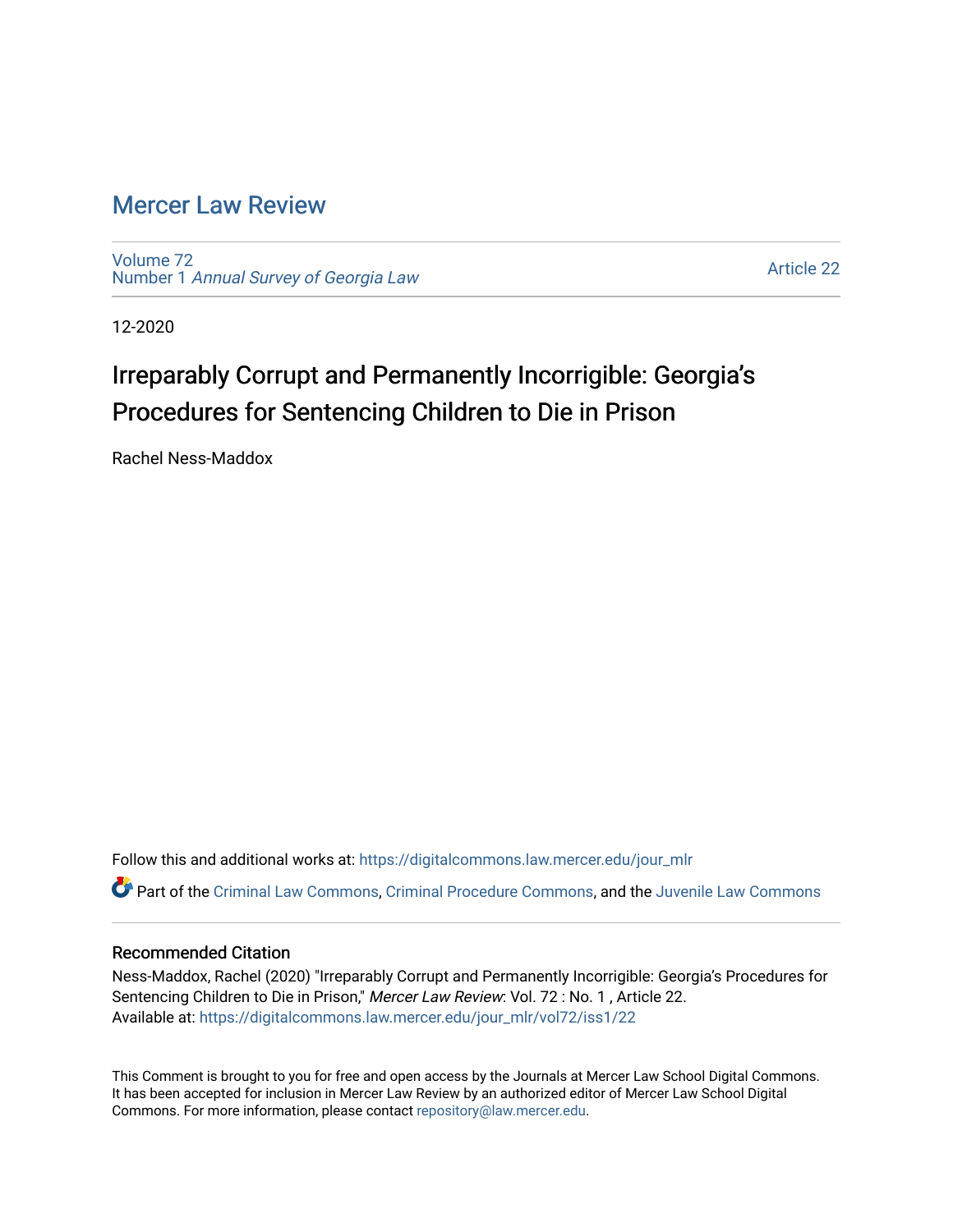# **Irreparably Corrupt and Permanently Incorrigible: Georgia's Procedures for Sentencing Children to Die in Prison[\\*](#page-1-0)**

# I. INTRODUCTION

Right now, two teenagers live in Georgia prisons, knowing they will be incarcerated for the rest of their lives.[1](#page-1-1) Countless adults are serving sentences of life without the possibility of parole (LWOP) for crimes they, too, committed when they were teenagers. It is difficult to find in officially-reported data adults serving sentences they received for crimes they committed while children. This is because, once the two teenagers specifically noted in the Georgia Department of Corrections' Inmate Statistical Profile[2](#page-1-2) turn twenty, they will move to the next data bracket for imprisoned people between the ages of twenty and twenty-nine, just as all the adults before them have.[3](#page-1-3) There is no readily-attainable public record of how many people in that row and beyond have been in prison since they were teenagers. People like that simply fade into anonymity unless an appeal from their conviction is significant enough to result in a published opinion by the Georgia Court of Appeals or Georgia Supreme Court.

This is the case for Dakota White and Dantazias Raines. Since being sentenced to serve their lives in prison, both have aged from teenagers into young adults. They no longer occupy the first row of the page four

393

<span id="page-1-0"></span><sup>\*</sup> I would like to thank my faculty advisor, Dean Sarah Gerwig-Moore, and student writing editor, Sandy Davis, for their feedback and encouragement during the writing process. I am also deeply grateful to my wife, Heather Ness-Maddox, for her patience with me throughout law school and especially the writing of this Article.

<span id="page-1-3"></span><span id="page-1-2"></span><span id="page-1-1"></span><sup>1</sup> GEORGIA DEPARTMENT OF CORRECTIONS, INMATE STATISTICAL PROFILE: ACTIVE LIFE WITHOUT PAROLE at 4 (2020), http://www.dcor.state.ga.us/sites/all/themes/gdc/pdf/Profile\_life\_wo\_parole\_2020\_10.pdf.

<sup>2</sup> *Id.*

<sup>3</sup> *Id.*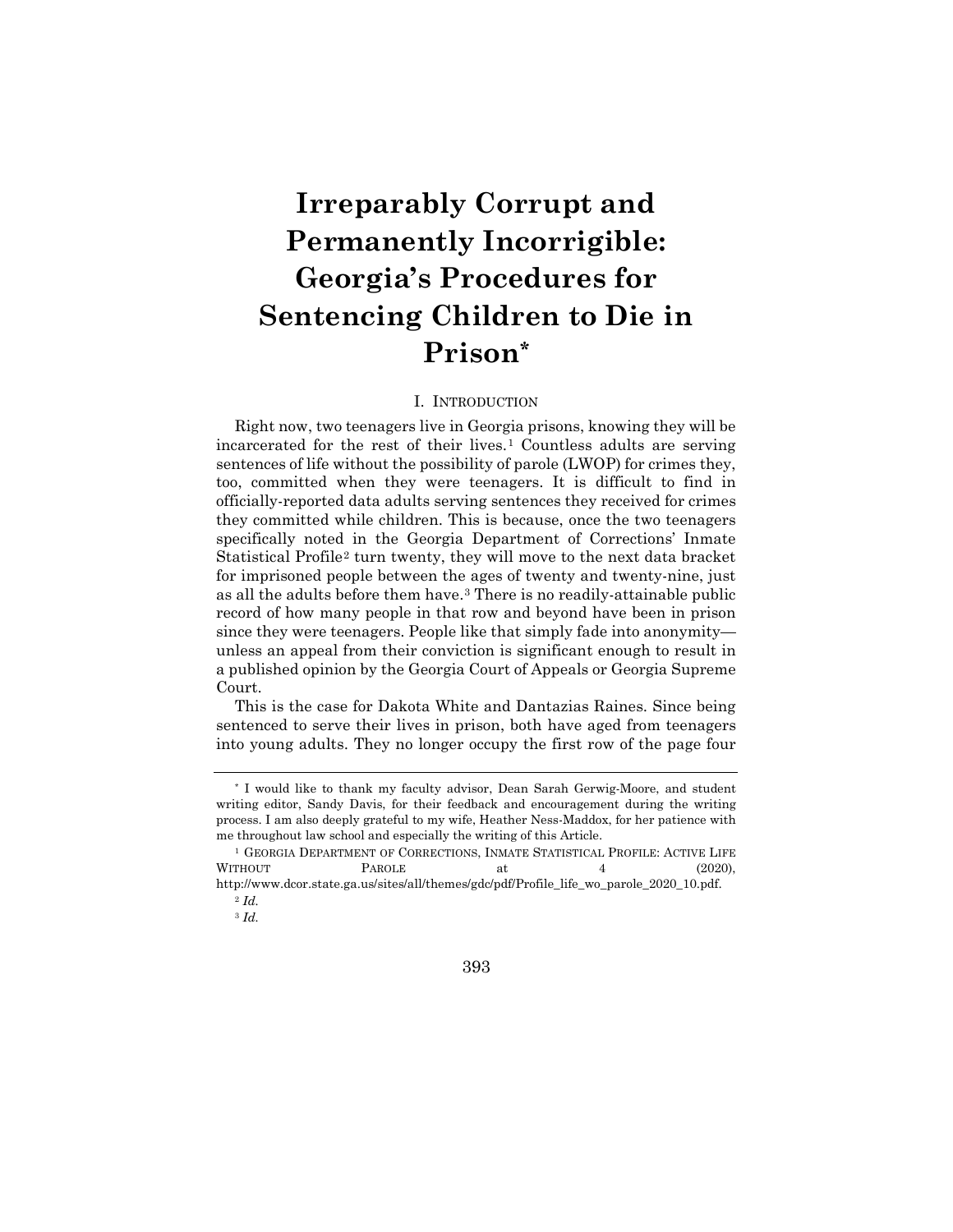table in the Inmate Statistical Profile but have instead grown into the next bracket for young adults sentenced to LWOP. Unlike most of the other 225 young men on that row, White and Raines have made long-lasting marks on Georgia's juvenile criminal procedure via their appeals to the Georgia Supreme Court. In those cases, in January 2020 and July 2020, the Georgia Supreme Court established rules and published decisions ensuring that White[4](#page-2-0) and Raines[5](#page-2-1) will stay in prison forever.

Surely White and Raines (and the two anonymous teenagers the Department of Corrections acknowledges in the Inmate Statistical Profile) *deserve* to live and die in prison, though. They must represent the worst of young criminals in Georgia. Of course our criminal justice system is designed to ensure that only "the rarest of juvenile offenders . . . whose crimes reflect permanent incorrigibility" are sentenced as they were.[6](#page-2-2) Well, sort of. This Article examines the procedures that the Supreme Court of the United States and the Supreme Court of Georgia require for the State to permanently imprison individuals based on convictions they received for crimes committed while minors.

Currently, the State must prove a child is "irreparabl[y] corrupt[]" before he can be sentenced to serve his life in prison. [7](#page-2-3) At face value, this appears to be a strict standard. It must mean that only the most violent minors, those who cannot be expected to grow beyond their apparent depravity, will never hope for a life outside of prison. This Article analyzes that standard—how it came into existence, how it has been interpreted federally and at the state level, and what the immediate outcomes have been—to determine its true functionality.

Over the years, the United States Supreme Court has interpreted the United States Constitution<sup>[8](#page-2-4)</sup> in ways that significantly limit the State's ability to punish juveniles for criminal actions. First, the Court interpreted the Eighth Amendment<sup>[9](#page-2-5)</sup> to mean defendants could not be sentenced to death for crimes committed under the age of sixteen.<sup>[10](#page-2-6)</sup> Then, the Court expanded that ruling to mean individuals could not be sentenced to death for crimes they committed when they were under the

<span id="page-2-0"></span><sup>4</sup> *See* White v. State, 307 Ga. 601, 608, 837 S.E.2d 838, 846 (2020) (affirming White's sentence to serve life in prison without the possibility of parol).

<span id="page-2-5"></span><span id="page-2-4"></span><span id="page-2-3"></span><span id="page-2-2"></span><span id="page-2-1"></span><sup>5</sup> Raines v. State, 309 Ga. 258, 273, 845 S.E.2d 613, 624 (2020) (affirming the sentencing judge's denial of Raines's request to be sentenced by a jury).

<sup>6</sup> Montgomery v. Louisiana, 136 S. Ct. 718, 734 (2016).

<sup>7</sup> Miller v. Alabama, 567 U.S. 460, 479–80 (2012).

<sup>8</sup> U.S CONST.

<span id="page-2-6"></span><sup>9</sup> U.S. CONST. amend. VIII.

<sup>10</sup> Thompson v. Oklahoma, 487 U.S. 815, 838 (1988).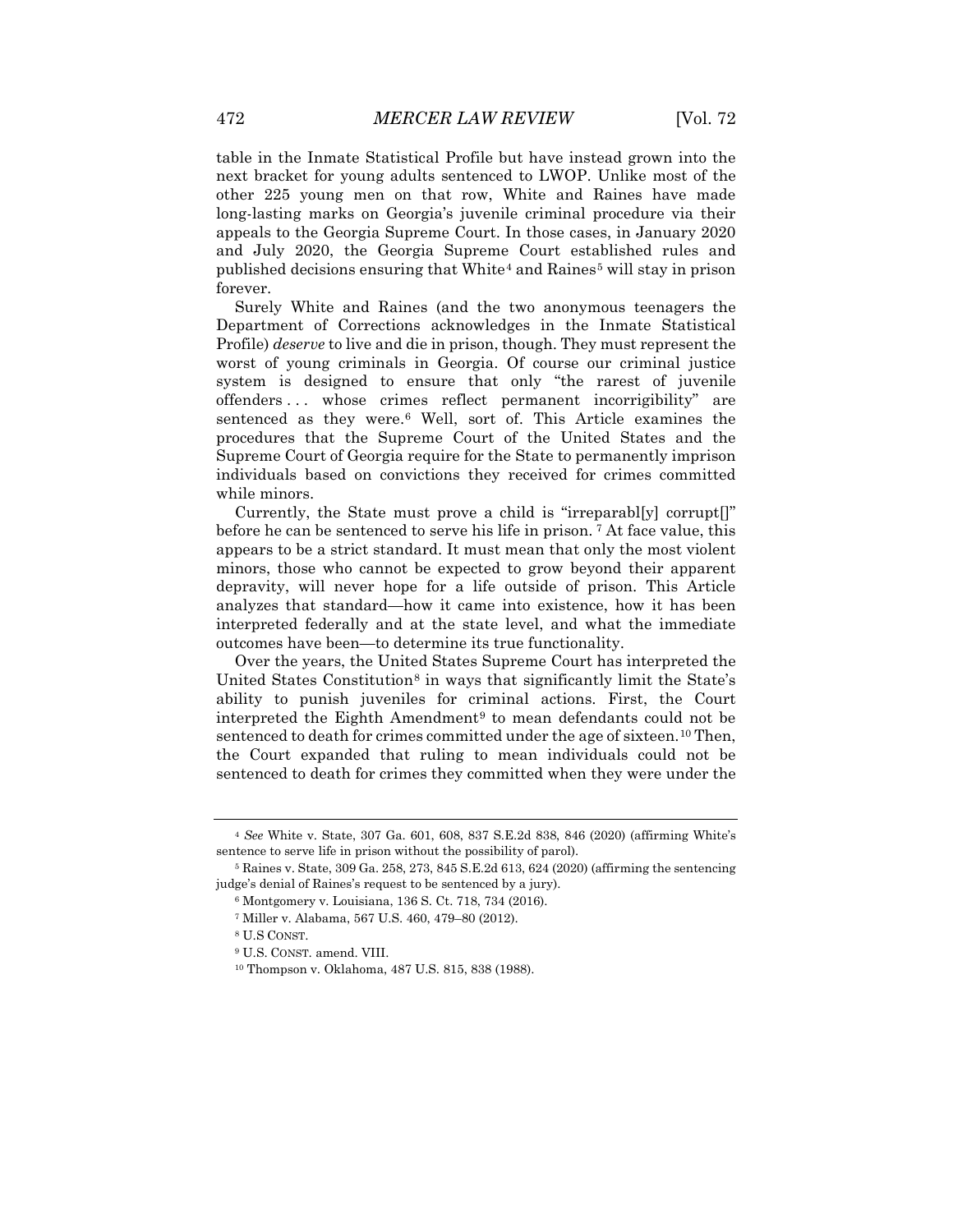age of eighteen[.11](#page-3-0) More recently, the Court ruled that homicide is the only crime for which people under the age of eighteen may be sentenced to life without parole.<sup>[12](#page-3-1)</sup>

A few years later, the Court narrowed that rule even more. Now, when LWOP is on the table, sentencing entities must make specific determinations to decide whether a defendant is eligible to serve life without the possibility of parole for a crime committed while a child.<sup>[13](#page-3-2)</sup> White and Raines, both seventeen when they committed their respective crimes, were sentenced under the most recent iteration of that test.[14](#page-3-3)

Most of this Article focuses on more recent rulings on juvenile LWOP sentencing, first tracking federal Supreme Court precedent to the Court's current stance, then reviewing Georgia Supreme Court precedent based on those decisions. The second portion of this Article analyzes *White v. State*<sup>[15](#page-3-4)</sup> and *Raines v. State*,<sup>[16](#page-3-5)</sup> the Georgia Supreme Court's most recent decisions regarding juvenile LWOP. This analysis exposes several procedural gaps through which defendants may fall and thus be more easily sentenced to spend their entire adult lives in prison. Specifically, the Georgia Supreme Court's rulings in *White* and *Raines* indicate a pattern through which sentencing laws designed for children tend to expand beyond their originally intended meaning.

The final third of this Article critiques the appropriateness of the current standards for sentencing children to live in prison and offers feasible alternatives to juvenile LWOP. The Article ultimately concludes that juvenile life without parole must either be abolished entirely, as the Georgia General Assembly could easily do, or must be regulated by the legislature so the procedures to meet the irreparable corruption standard function uniformly and comply with modern understandings of juvenile psychology.

# II. OVERVIEW OF UNITED STATES SUPREME COURT RULINGS ON JUVENILE **SENTENCING**

#### *A. Abolition of Juvenile Death Penalty as Groundwork for Juvenile*

<sup>11</sup> Roper v. Simmons, 543 U.S. 551, 578 (2005).

<sup>12</sup> Graham v. Florida, 560 U.S. 48, 82 (2010).

<span id="page-3-2"></span><span id="page-3-1"></span><span id="page-3-0"></span><sup>&</sup>lt;sup>13</sup> *Miller*, 567 U.S. at 479–80 (referencing what later became the "irreparable corruption" standard and requiring sentencing entities "to take into account how children are different, and how those differences counsel against irrevocably sentencing them to a lifetime in prison.").

<span id="page-3-5"></span><span id="page-3-4"></span><span id="page-3-3"></span><sup>14</sup> *White*, 307 Ga. at 608, 837 S.E.2d at 846 (affirming White's sentence); *Raines*, 309 Ga. at 273, 845 S.E.2d at 624 (remanding Raines' case for him to be sentenced by the judge who originally sentenced him to LWOP.).

<sup>15</sup> White v. State, 307 Ga. 601, 837 S.E.2d 838 (2020).

<sup>16</sup> Raines v. State, 309 Ga. 258, 845 S.E.2d 613 (2020).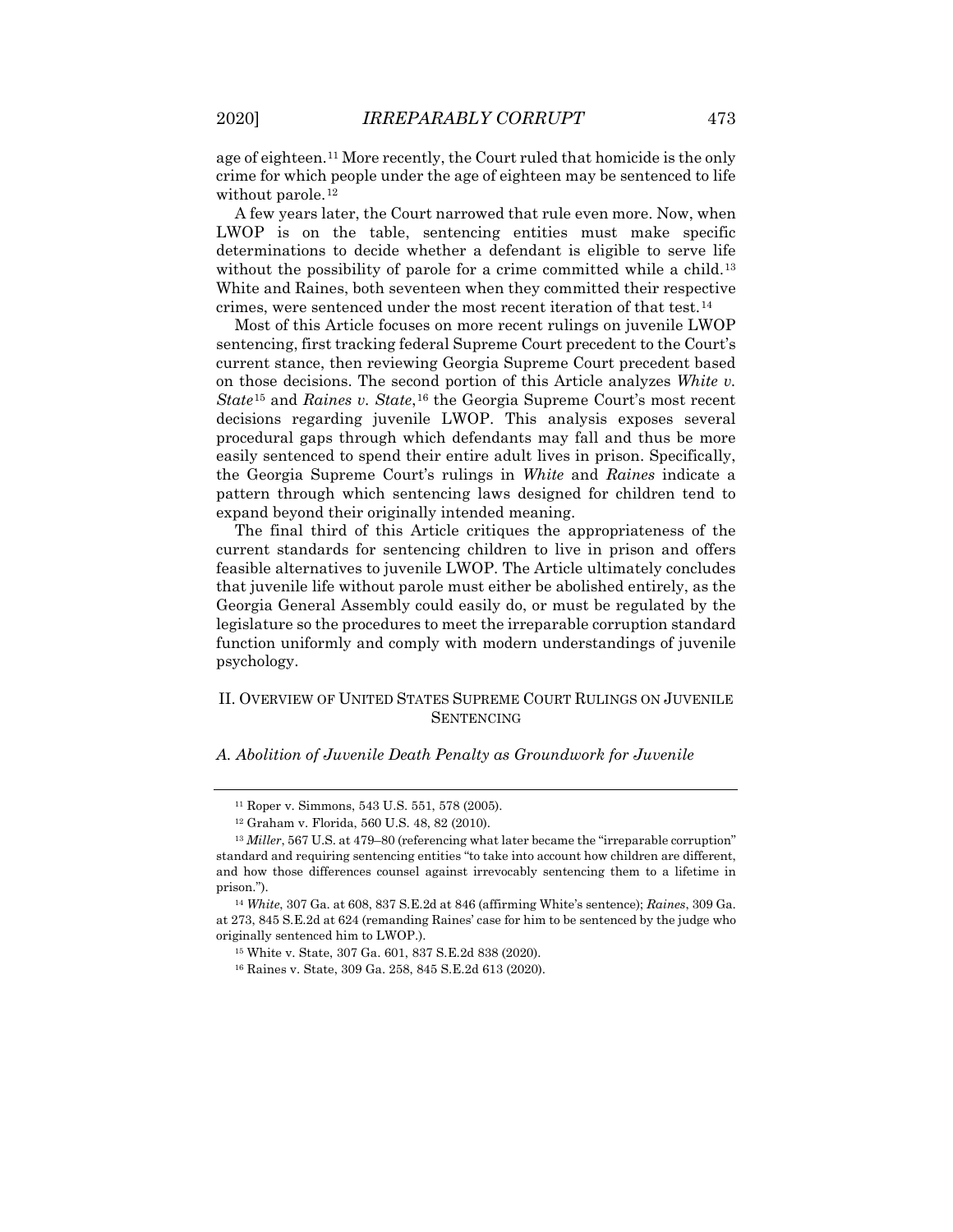#### *LWOP Litigation*

Before discussing the issue of juveniles serving life without parole, an overview of death sentencing for juvenile is in order. In 1988—not even forty years ago—the Supreme Court determined that executing children under the age of sixteen "would offend civilized standards of decency" and was unconstitutional.<sup>[17](#page-4-0)</sup>

Almost thirty years later, in 2005, the Court decided *Roper v. Simmons*<sup>[18](#page-4-1)</sup> and held that "[t]he Eighth and Fourteenth Amendments<sup>[19](#page-4-2)</sup> forbid imposition of the death penalty on offenders who were under the age of [eighteen] when their crimes were committed."[20](#page-4-3) This holding hinged on combined constitutional and psychological theories that reappeared in later juvenile LWOP decisions. First, the Court noted that any logic behind the death penalty relies on a finding of extreme culpability, and even the most criminally-minded teenager is often too immature to develop that level of responsibility.[21](#page-4-4) Along the lines of culpability, the Court discussed how children are psychologically underdeveloped, noting that "[i]t is difficult even for expert psychologists to differentiate between the juvenile offender whose crime reflects . . . transient immaturity, and the rare juvenile offender whose crime reflects irreparable corruption."[22](#page-4-5) For these reasons, the Eighth Amendment bars the execution of individuals for crimes committed under the age of eighteen.<sup>[23](#page-4-6)</sup>

Given the psychological deficiencies juveniles have by virtue of being children, the Court determined that permitting the execution of minors constituted "disproportionate punishment" for purposes of the Eighth Amendment and, thus, was unconstitutional.<sup>[24](#page-4-7)</sup> That holding rested on the theory that the Constitution bars punishment for those who cannot be reasonably held accountable for all their actions.[25](#page-4-8) The Court also noted that the United States was a significant outlier in international

<sup>17</sup> *Thompson*, 487 U.S. at 830, 838.

<sup>18</sup> 543 U.S. 551 (2005).

<sup>19</sup> U.S. CONST. amend. XIV.

<sup>20</sup> *Roper*, 543 U.S. at 578.

<sup>21</sup> *Id.* at 572–73.

<span id="page-4-5"></span><span id="page-4-4"></span><span id="page-4-3"></span><span id="page-4-2"></span><span id="page-4-1"></span><span id="page-4-0"></span><sup>22</sup> *Id.* at 573. Though the term "irreparable corruption" later developed into a label necessary to punish a child with LWOP, it was used in this context to denote the level of depravity necessary to justify a death sentence. As is discussed in more detail later in this Article, the Court compared the finding of "irreparable corruption" to a diagnosis of antisocial personality disorder—a diagnosis psychiatrists cannot give patients under eighteen because children have not developed enough to make the permanent diagnosis worth the risk of burdening a future, functional adult. *Id.* at 573–74.

<span id="page-4-6"></span><sup>23</sup> *Id.* at 578.

<span id="page-4-8"></span><span id="page-4-7"></span><sup>24</sup> *Id.* at 575.

<sup>25</sup> *Id.* at 573.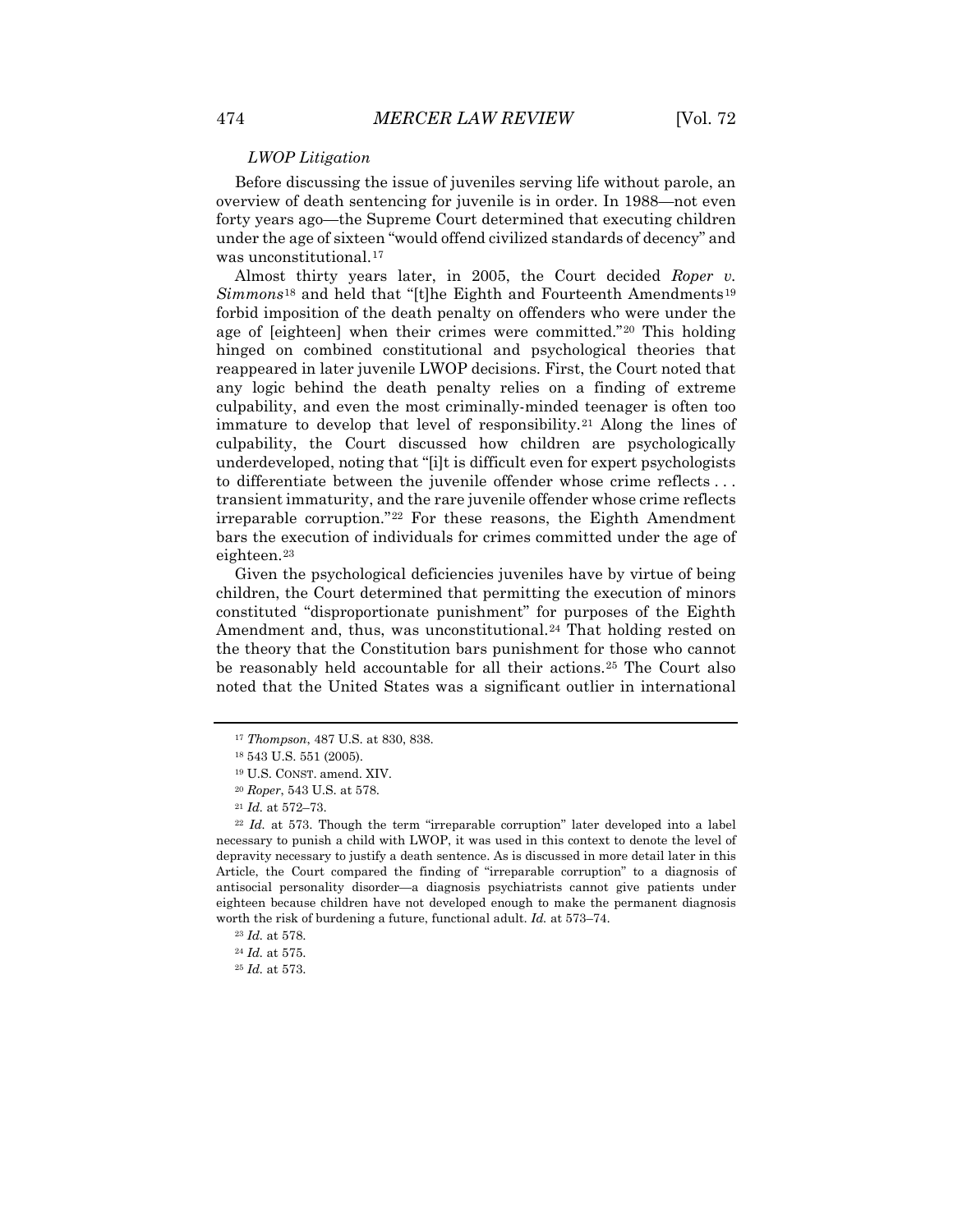law by permitting the execution of those convicted while minors.[26](#page-5-0) In short, the Court introduced a new interpretation of the Constitution that complied with modern understandings of proportionality and juvenile psychology, resulting in the United States refusing to "stand[] alone in a world that has turned its face against the juvenile death penalty."<sup>[27](#page-5-1)</sup>

#### *B. Juvenile LWOP litigation Post-Roper*

### **1. Irreparably Corrupt: The** *Miller v. Alabama* **Standard**

Before 2005, the major issue in juvenile justice was the death penalty. It was only after *Roper* that litigation in federal courts regarding juvenile life without parole began in earnest. From the beginning of juvenile LWOP litigation, courts have relied on death penalty jurisprudence in determining whether a life sentence is appropriate. *Graham v. Florida*[28](#page-5-2) was the first major Supreme Court decision regarding juvenile LWOP post-*Roper*. In that 2010 case, the Court held that children cannot be sentenced to life imprisonment for crimes other than homicide.[29](#page-5-3) Relying on the same psychology-based logic as in *Roper*, the Court noted that the theory of retribution simply does not apply to child offenders because children cannot develop the "personal culpability" necessary to render life without parole proportional to the offender's responsibility.<sup>[30](#page-5-4)</sup> Furthermore, because LWOP is permanent and the most extreme sentence a juvenile may receive, the Court determined LWOP is for juveniles what the death penalty is for adults: the ultimate punishment that must be approached with extreme caution.<sup>[31](#page-5-5)</sup>

After limiting juvenile LWOP to defendants convicted of homicide, the Court in *Miller v. Alabama*[32](#page-5-6) determined that states cannot make life sentences for children mandatory by statute.<sup>[33](#page-5-7)</sup> In reaching that decision, the Court relied on the *Graham* logic that a life sentence for a child is analogous to death sentence for an adult, both in terms of the sentence's permanence and the findings required to satisfy the Constitution before

<sup>26</sup> *Id.* at 575.

<span id="page-5-1"></span><span id="page-5-0"></span><sup>&</sup>lt;sup>27</sup> *Id.* at 577. The Court cited multiple international treaties, various countries' statutes, and other countries' disavowing of the juvenile death penalty as evidence that the United States was, essentially, behind-the-times in the cruelest way. *Id.* at 576.

<sup>28</sup> 560 U.S. 48 (2010).

<sup>29</sup> *Id.* at 82.

<span id="page-5-6"></span><span id="page-5-5"></span><span id="page-5-4"></span><span id="page-5-3"></span><span id="page-5-2"></span><sup>30</sup> *Id.* at 71 (quoting Tison v. Arizona, 481 U.S. 137, 149 (1987) and *Roper*, 543 U.S. at 571). The Court implied it would not favor minor offenders in the future by assuring the public that "[s]ociety is entitled to impose severe sanctions on a juvenile nonhomicide offender to express its condemnation . . . ." *Graham*, 560 U.S. at 71.

<sup>31</sup> *Id.* at 78.

<span id="page-5-7"></span><sup>32</sup> 567 U.S. 460 (2012).

<sup>33</sup> *Id.* at 489.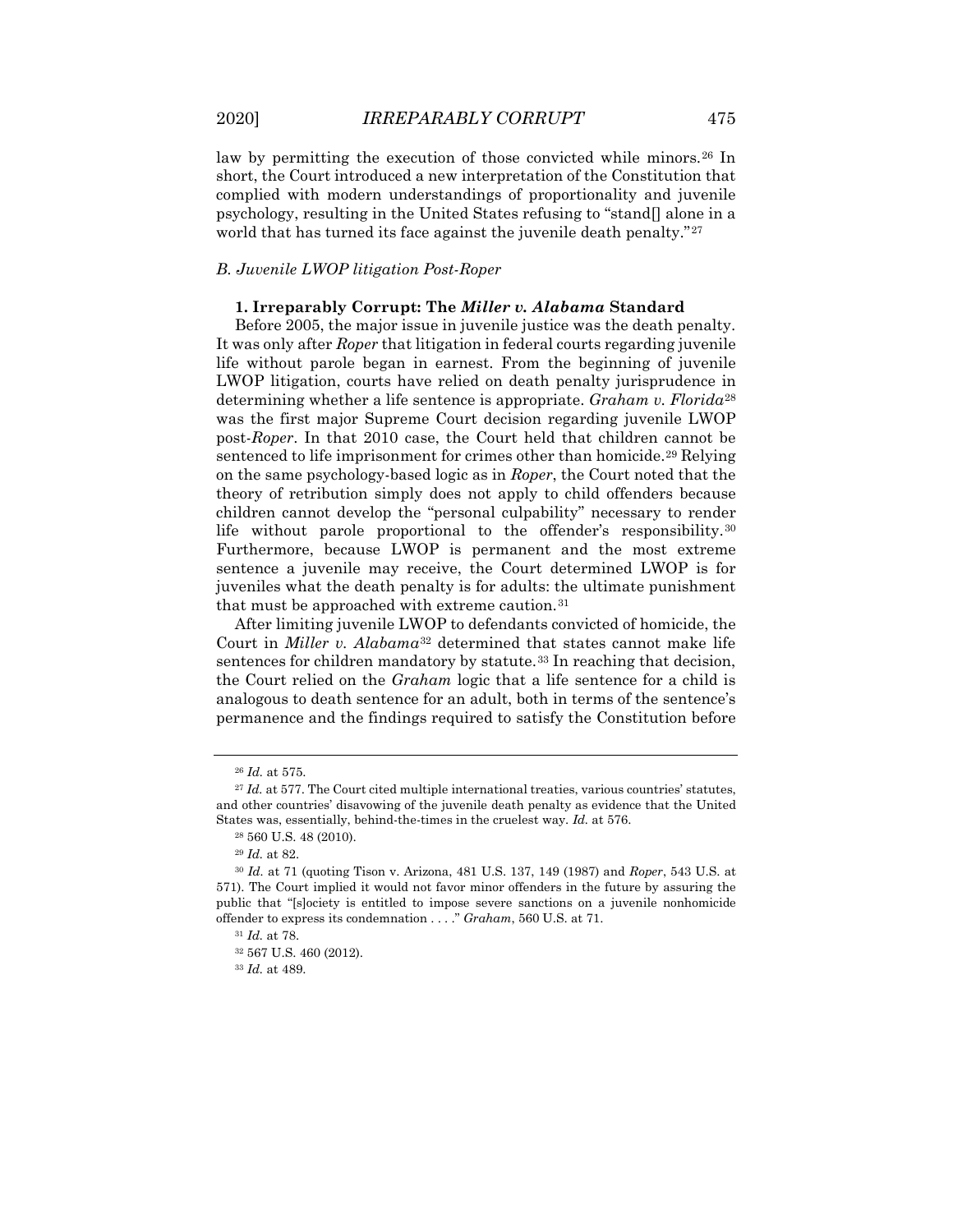imposing the sentence.[34](#page-6-0) Referring back to the concepts of culpability and juvenile psychology that influenced the holdings in *Graham* and *Roper*, the Court stated that sentencers cannot impose "a State's most severe penalties on juvenile offenders . . . as though they were not children."[35](#page-6-1) Because death cannot be a mandatory sentence for adults, <sup>[36](#page-6-2)</sup> and because children are unique within the criminal justice system, sentencers must be able to consider the child offender's personality, personal situation, and the circumstances of the crime before rendering a sentence "analogous to capital punishment."[37](#page-6-3)

The Court's core reasoning was that "mandatory penalties, by their nature, preclude a sentencer from taking account of an offender's age and the wealth of characteristics and circumstances attendant to it."[38](#page-6-4) Under a mandatory life without parole scheme, a seventeen-year-old from a functional family would be treated the same as a fourteen-year-old from an abusive background—and both teenagers would be sentenced just like an adult would be in their position.<sup>[39](#page-6-5)</sup> For those reasons, the Court decided that a sentencer "must have the opportunity to consider mitigating circumstances before imposing the harshest possible penalty for juveniles."[40](#page-6-6) Specifically, the Court referred to its prior decision in *Roper* to argue that sentencers must have the ability to examine evidence and distinguish offenses that reflect "transient immaturity" from those that "reflect[] irreparable corruption."[41](#page-6-7)

The Court declined to detail exactly how sentencers should decide which children are irreparably corrupt and which are deeply immature and thoughtless; it left state and lower federal courts to iron out those details. The Court was careful to note that a sentencer may well conclude the defendant is indeed corrupt beyond repair and thus deserving of dying in prison.<sup>[42](#page-6-8)</sup> The juvenile simply cannot be sentenced without an examination of his particular circumstances because, as with the death penalty, mandatory imposition of the most severe punishment constitutionally available "g[ives] no significance to 'the character and record of the individual offender or the circumstances' of the

<span id="page-6-0"></span><sup>34</sup> *Id.* at 474–75.

<span id="page-6-2"></span><span id="page-6-1"></span><sup>35</sup> *Id.* at 474.

<sup>36</sup> *Id.* at 475 (citing Woodson v. North Carolina, 428 U.S. 280, 304 (1976)).

<span id="page-6-3"></span><sup>37</sup> *Id.* at 475–77 (quoting *Graham*, 560 U.S. at 89 (Roberts, C.J. concurring)).

<sup>38</sup> *Id.* at 476.

<sup>39</sup> *Id.* at 477.

<sup>40</sup> *Id.* at 489.

<sup>41</sup> *Id.* at 479–80 (quoting *Roper*, 543 U.S. at 573).

<span id="page-6-8"></span><span id="page-6-7"></span><span id="page-6-6"></span><span id="page-6-5"></span><span id="page-6-4"></span><sup>42</sup> *Id.* at 479 ("[W]e do not consider Jackson's and Miller's alternative argument that the Eighth Amendment requires a categorical bar on life without parole for juveniles . . . . But . . . we think appropriate occasions for sentencing juveniles to this harshest possible penalty will be uncommon.").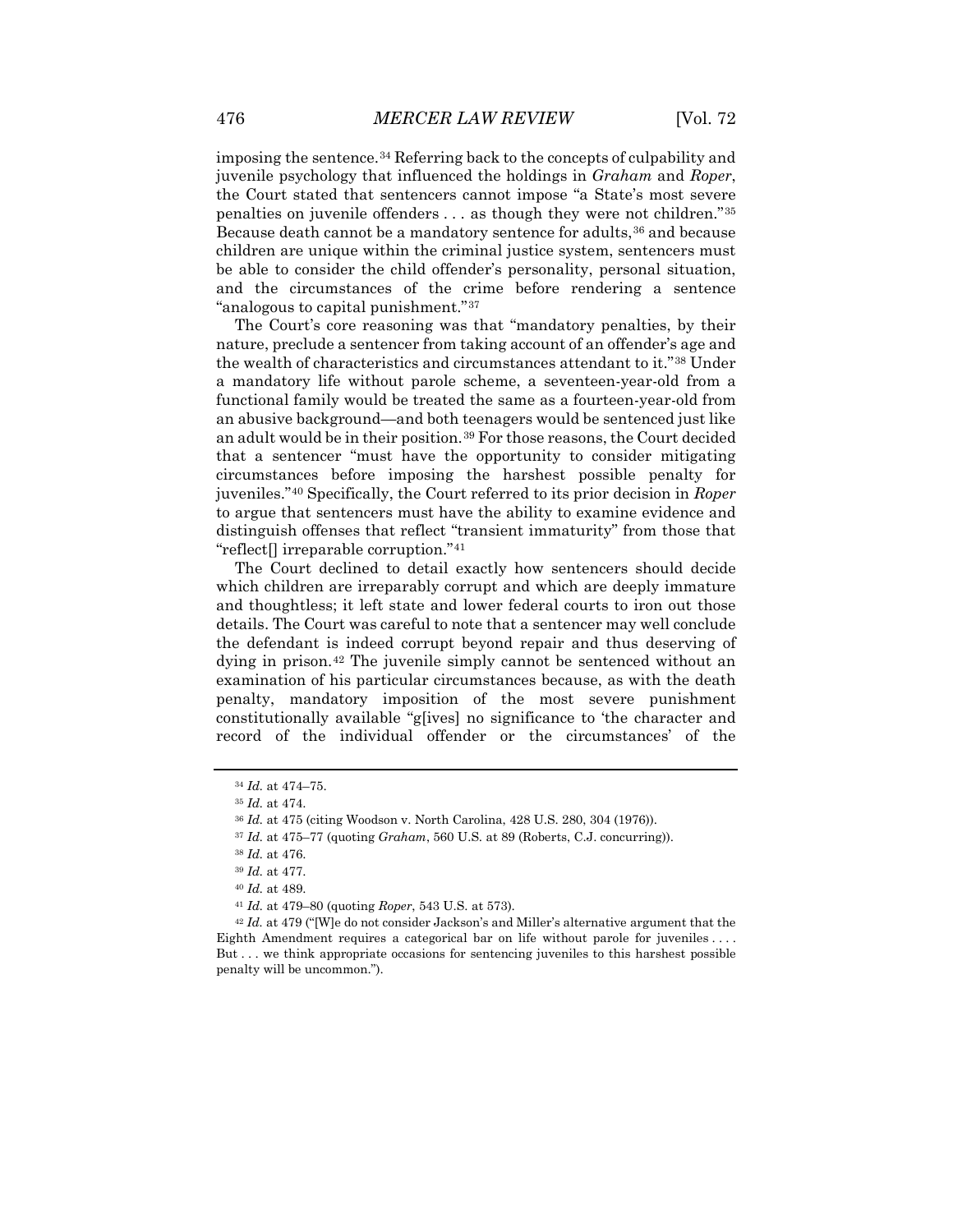offense . . . ."[43](#page-7-0) As it had in its prior cases regarding children and the death penalty, the Court rested much of its decision on the determination that children are "constitutionally different from adults for purposes of sentencing."<sup>[44](#page-7-1)</sup>

Four justices dissented from the *Miller* majority opinion.<sup>[45](#page-7-2)</sup> Significantly, Chief Justice Roberts, joined by justices Thomas, Alito, and Scalia, objected on the grounds that mandatory life without parole could not be a "cruel and unusual punishment" for children because it was not "unusual" enough.[46](#page-7-3) The Chief Justice warned that by making it more difficult to sentence juveniles to life without parole, minors could have their LWOP sentences overturned.[47](#page-7-4) Chief Justice Roberts predicted that over time the trend away from juvenile LWOP would make juvenile life without parole so uncommon that, eventually, "the Court will have bootstrapped its way to declaring that the Eighth Amendment absolutely prohibits [juvenile LWOP]."[48](#page-7-5) Four years later, the Court clarified the scope of *Miller* and applied it more broadly than the opinion originally indicated, paving the way for Chief Justice Roberts's fears to be realized.

#### **2. The Scope of** *Miller*

In 2016, in *Montgomery v. Louisiana*,<sup>[49](#page-7-6)</sup> the Court determined that the *Miller* rule applied retroactively, meaning that prisoners whose sentences were finalized before the Court decided *Miller* could attack their sentences through habeas corpus and potentially have their sentences reduced.[50](#page-7-7) The Court focused on the *Miller* holding that sentencers must have the option to review a juvenile's history before sentencing him to life in prison and specified that courts must determine whether a child is one of the "rare[]" irreparably corrupt minors for whom life without parole is proportionate to his crime.<sup>[51](#page-7-8)</sup>

<sup>43</sup> *Id.* at 475 (quoting *Woodson*, 428 U.S. at 304).

<sup>44</sup> *Id.* at 471.

<span id="page-7-2"></span><span id="page-7-1"></span><span id="page-7-0"></span><sup>45</sup> *Id.* at 493. This Article focuses on Chief Justice Roberts' dissent because it highlights the developing nature of extreme sentences for juveniles, but Justices Thomas and Alito wrote additional dissents. Justice Thomas lamented that *Roper* and *Graham* were wrongly decided. *Id.* at 502 (Thomas, J., dissenting). Justice Alito took issue with the Court's treatment of seventeen-year-olds as legal minors and the trend of ruling state laws unconstitutional due to "evolving standards of decency." *Id.* at 510 (Alito, J., dissenting) (quoting *Trop v. Dulles*, 356 U.S. 86, 101 (1958)).

<sup>46</sup> *Id.* at 493 (Roberts, C.J., dissenting) (quoting U.S. CONST. amend. VIII).

<span id="page-7-4"></span><span id="page-7-3"></span><sup>47</sup> *Id.* at 501 (Roberts, C.J., dissenting).

<span id="page-7-6"></span><span id="page-7-5"></span><sup>48</sup> *Id.* (Roberts, C.J., dissenting).

<sup>49</sup> 136 S. Ct. 718 (2016).

<span id="page-7-7"></span><sup>50</sup> *Id.* at 736.

<span id="page-7-8"></span><sup>51</sup> *Id.* at 726.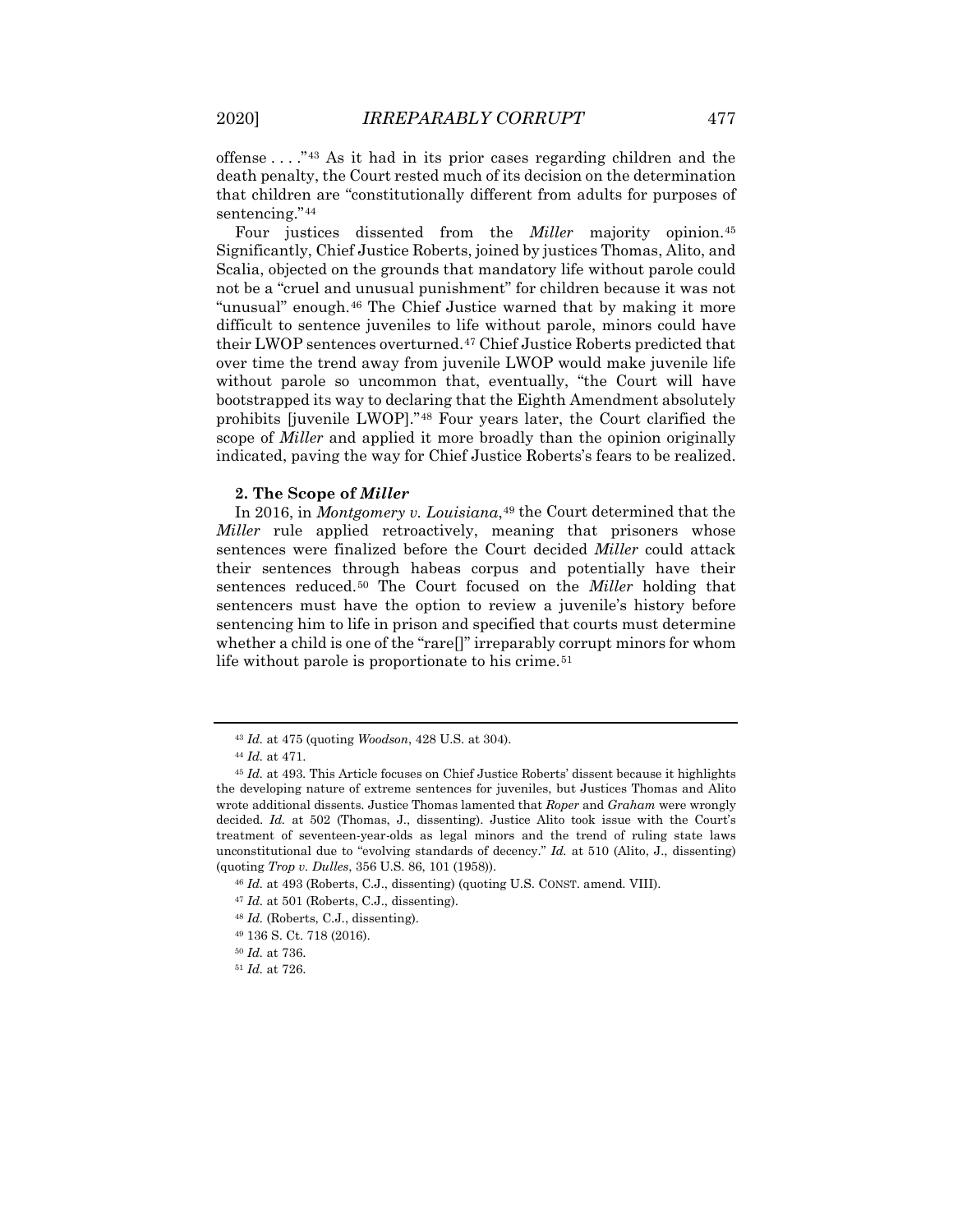As it had in *Miller*, the Court led readers through the primary theories of punishment and explained why sentencing juveniles to serve their lives in prison does not serve any of those theories particularly well, just as exposing minor defendants to the death penalty served limited functional purposes.[52](#page-8-0) Though states are entitled to punish people for purely retributive reasons, "the case for retribution is not as strong with a minor as with an adult" because children usually cannot be as culpable for their crimes as their adult counterparts.[53](#page-8-1) Likewise, the deterrence of future crimes barely applies to juvenile offenders because, just as children cannot experience culpability in the same way as adults, they are far less likely to consider the repercussions of their actions.[54](#page-8-2) Permanently incapacitating minors via imprisonment is similarly ineffective because children who commit even the most brutal crimes have yet to develop mentally, so they are less likely to be dangerous to society in the future after having the opportunity to mature.<sup>[55](#page-8-3)</sup> Rehabilitation, the final primary theory of punishment, does not apply to LWOP in any case, not just for children, because "life without parole 'forswears altogether the rehabilitative ideal'" in its permanence.[56](#page-8-4)

The Court in *Montgomery* did not just repeat its theories in *Miller*; it highlighted that *Miller* "rendered life without parole an unconstitutional penalty for 'a class of defendants'"—the class of juveniles "whose crimes reflect the transient immaturity of youth."[57](#page-8-5) The *Miller* decision, then, did not represent merely a prophylactic rule for the future; it rendered unconstitutional all convictions in violation of *Miller*, no matter how long ago the prisoners' direct appeals ended.[58](#page-8-6) Again, the Court did not bar life without parole for juvenile offenders across the board; it just required that *Miller*'s constitutional rule be applied retroactively, and acknowledged the limited functionality of sentencing children to serve life without parole.

<span id="page-8-5"></span><span id="page-8-4"></span><span id="page-8-3"></span><span id="page-8-2"></span><span id="page-8-1"></span><sup>57</sup> *Id.* at 734 (quoting Penry v. Lynaugh, 492 U.S. 302, 330 (1989)). This point is particularly interesting because, as the dissenting justices pointed out, the Court in *Miller* clearly stated: "Our decision does not categorically bar a penalty for a class of offenders . . . ." *Id.* at 743 (Scalia, J., dissenting) (quoting *Miller*, 567 U.S. at 483).

<span id="page-8-6"></span><sup>58</sup> *Id.* The Court relied heavily on the retroactivity analysis and test outlined in Teague v. Lane, 489 U.S. 288 (1989) (plurality opinion). Under *Teague*, most imprisoned people do not benefit from new rules of criminal procedure established after a sentence is finalized. *Id.* at 306–07. However, individuals in prison may collaterally attack their sentences (usually via habeas proceedings) based on "new substantive and watershed procedural rules." *Montgomery*, 136 U.S. at 728. "*Miller* announced a new substantive rule of constitutional law" that state courts must apply retroactively. *Id.* at 734.

<span id="page-8-0"></span><sup>52</sup> *Id.* at 733.

<sup>53</sup> *Id.* (quoting *Miller*, 567 U.S. at 472).

<sup>54</sup> *Id.* (citing *Miller*, 567 U.S. at 472).

<sup>55</sup> *Id.* (quoting *Miller*, 567 U.S. at 472).

<sup>56</sup> *Id.* (quoting *Miller*, 567 U.S. at 473).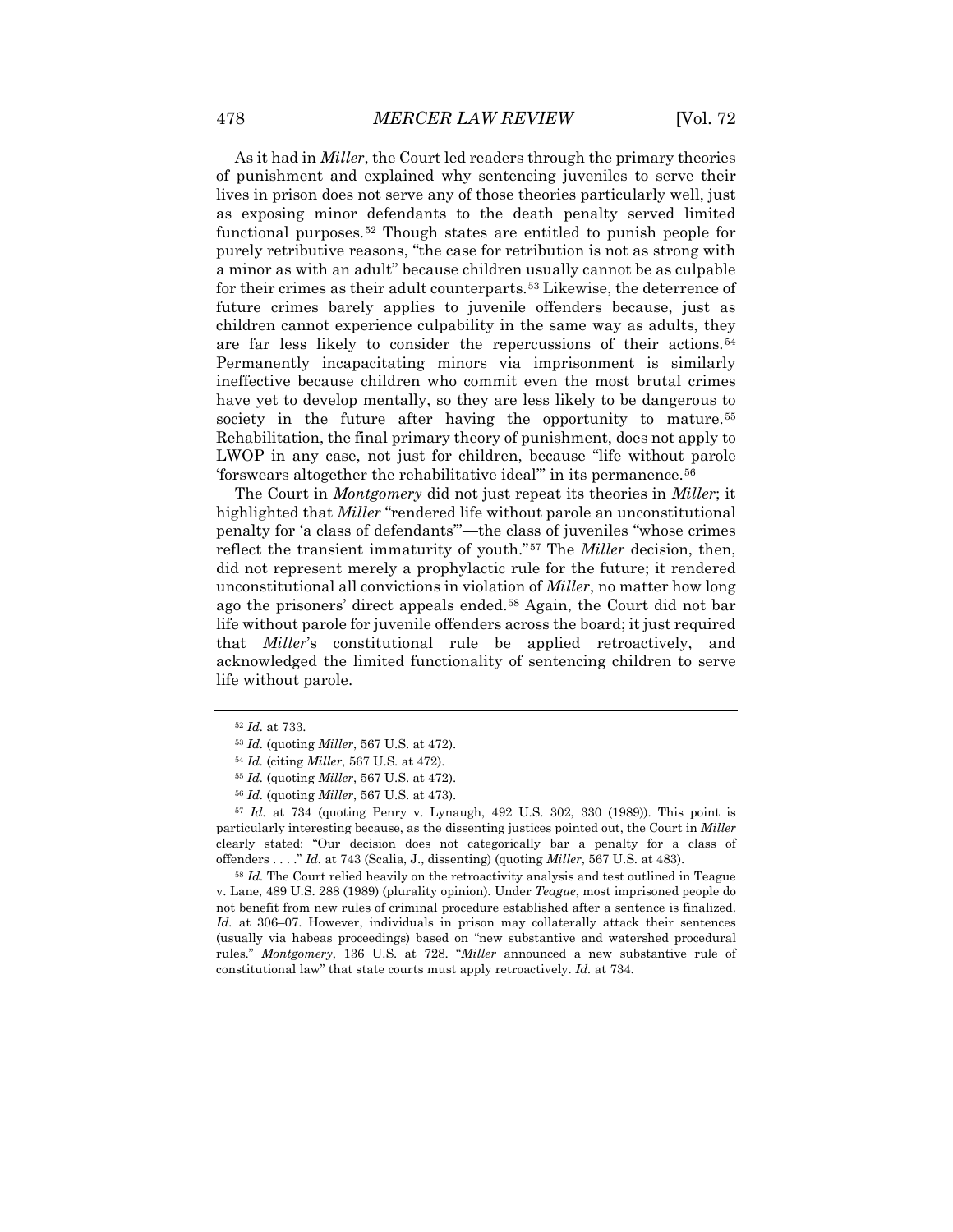As they had in *Miller*, justices Scalia, Thomas, and Alito objected to the majority ruling.[59](#page-9-0) Most of the dissent focused on legal and policy reasons backing prior Supreme Court decisions on retroactively applying new rules in criminal law, but Justice Scalia also alleged that the majority was invested in reducing the number of juveniles serving life sentences rather than ruling strictly based on precedent.<sup>[60](#page-9-1)</sup> Chief Justice Roberts joined in the majority opinion, but Justice Scalia's complaint about the results of the *Montgomery* decision furthered the Chief Justice's earlier theory that the Court was intentionally moving to a future where juvenile LWOP will be barred entirely.

# **3.** *Veal v. State***: A Foundational Georgia Supreme Court Interpretation of** *Miller* **and** *Montgomery*

The Supreme Court's retroactive application of *Miller* in *Montgomery* directly affected post-conviction proceedings in Georgia. In 2016, the Georgia Supreme Court interpreted those United States Supreme Court rulings in a way that was, at first glance, relatively strict and favorable to juvenile defendants. In *Veal v. State (Veal I)*,<sup>[61](#page-9-2)</sup> the Georgia Supreme Court held that the *Miller* rule meant that, not only must a sentencer consider the factual circumstances surrounding a case when sentencing a child to LWOP, but the sentencer must specifically "determine[] that [the defendant] is *irreparably corrupt*."[62](#page-9-3)

However, the court held that the minor defendant's sentence "turns not on" the specific facts of the defendant's circumstances.<sup>[63](#page-9-4)</sup> Rather, the sentence hinges on the "specific determination" regarding the defendant's irreparable corruption.[64](#page-9-5) Considering the child's "age and perhaps some of its associated characteristics" combined with the circumstances of the crime itself will not do; the sentencer must determine that the child is irreparably corrupt, impossible to rehabilitate, and thus deserving of LWOP.[65](#page-9-6) Because the trial court in *Veal* initially determined the defendant deserved life without parole, but

<span id="page-9-0"></span><sup>59</sup> *Id.* at 737 (Scalia, J., dissenting). Chief Justice Roberts did not publish an opinion regarding his decision to join the majority, and he did not reiterate his complaints regarding the decision in *Miller*.

<span id="page-9-4"></span><span id="page-9-3"></span><span id="page-9-2"></span><span id="page-9-1"></span><sup>60</sup> *Id.* at 743 (Scalia, J., dissenting) (asserting the majority did "nothing more than express the *reason* why the new, youth-protective *procedure* described by *Miller* is desirable: to deter life sentences for certain juvenile offenders.") (emphasis in original).

<sup>61</sup> 298 Ga. 691, 784 S.E.2d 403 (2016).

<sup>62</sup> *Id.* at 702, 784 S.E.2d at 411 (emphasis in original).

<sup>63</sup> *Id.*

<span id="page-9-6"></span><span id="page-9-5"></span><sup>64</sup> *Id.*

<sup>65</sup> *Id.* at 703, 784 S.E.2d at 412.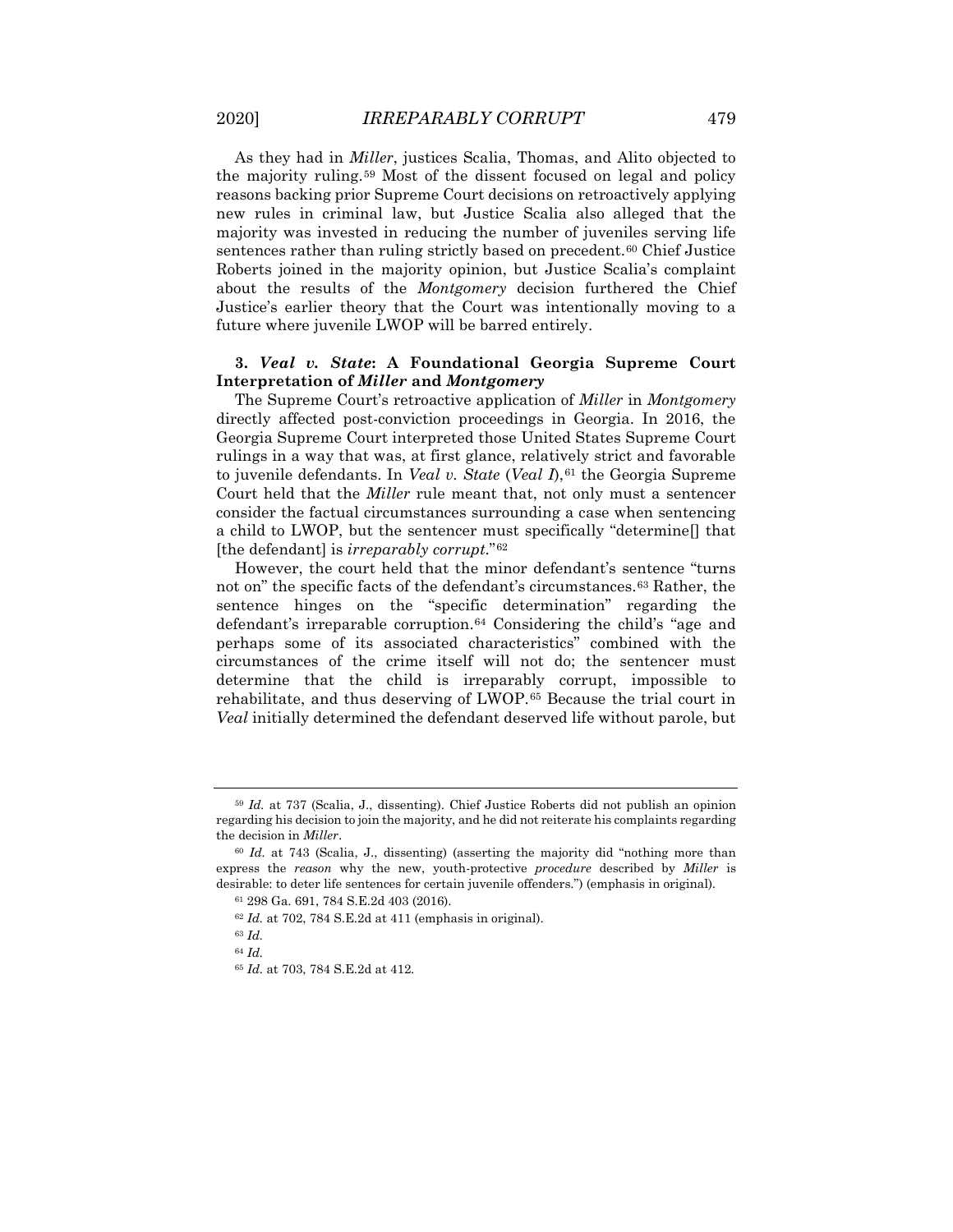did not brand him as irreparably corrupt, the supreme court remanded the case for an irreparable corruption determination.<sup>[66](#page-10-0)</sup>

On remand, the government did not attempt to convince the trial court that Veal was in fact irreparably corrupt. Instead, the prosecutor changed the requested sentence to multiple life sentences with the possibility of parole, to be served consecutively, in addition to several other life sentences with the possibility of parole. Veal's combined sentences totaled "eight consecutive life sentences plus [sixty] years."<sup>[67](#page-10-1)</sup> These life sentences carried the possibility of parole, but per O.C.G.A. § 42-9-39(c),<sup>[68](#page-10-2)</sup> prisoners like Veal must serve sixty years of multiple life sentences before becoming parole-eligible. All this amounted to a requirement that Veal live in prison until he was well into his seventies several years beyond his statistical life expectancy—without a sentencer ever determining him irreparably corrupt. Just as before, the trial court imposed this new sentence without determining Veal was irredeemable.[69](#page-10-3)

On appeal, Veal claimed his multiple consecutive sentences amounted to de facto LWOP without the determination necessary to satisfy the requirements the Georgia Supreme Court outlined in 2016.[70](#page-10-4) But his constitutional claim was to no avail. In its second hearing of *Veal v. State* (*Veal II*), [71](#page-10-5) the state supreme court ruled that because Veal was not sentenced to LWOP *per se*, the functionality of his sentence was of no constitutional concern.[72](#page-10-6) Under the court's reading of *Miller* and *Montgomery*, the two cases "create[ed] a substantive rule" that applies specifically and exclusively to LWOP *per se* because that sentence is based on a single crime.[73](#page-10-7) Because the court's understanding of *Miller* and *Montgomery* hinged on the narrow circumstance of courts doling out life without parole based on a single crime, rather than multiple life

<span id="page-10-7"></span><sup>73</sup> *Id.* at 19, 810 S.E.2d at 128–29. "[N]either *Miller* nor *Montgomery* addressed the imposition of aggregate life-with-parole sentences for multiple convictions or whether sentences other than LWOP require a specific determination that the sentence is appropriate given the offender's youth and its attendant characteristics . . . ." despite the defendant's argument that the court's interpretation of Supreme Court precedent "elevates form over substance." *Id.*

<span id="page-10-1"></span><span id="page-10-0"></span><sup>66</sup> *Id.*

<sup>67</sup> Veal v. State, 303 Ga. 18, 18, 810 S.E.2d 127, 128 (2018) (*Veal II*).

<sup>68</sup> O.C.G.A. § 42-9-39(c) (2020).

<sup>69</sup> *Veal II*, 303 Ga. at 19, 810 S.E.2d at 128.

<sup>70</sup> *Id.*

<sup>71</sup> *Veal v. State*, 303 Ga. 18, 810 S.E.2d 127 (2018).

<span id="page-10-6"></span><span id="page-10-5"></span><span id="page-10-4"></span><span id="page-10-3"></span><span id="page-10-2"></span><sup>72</sup> *Id.* at 20, 810 S.E.2d at 129. ("Because the Supreme Court has not expanded its mandate that the Eighth Amendment's prohibition of cruel and unusual punishment as it applies to juvenile offenders requires a sentencer to consider a juvenile's youth and its attendant characteristics before imposing a sentence other than LWOP, this Court will not do so.").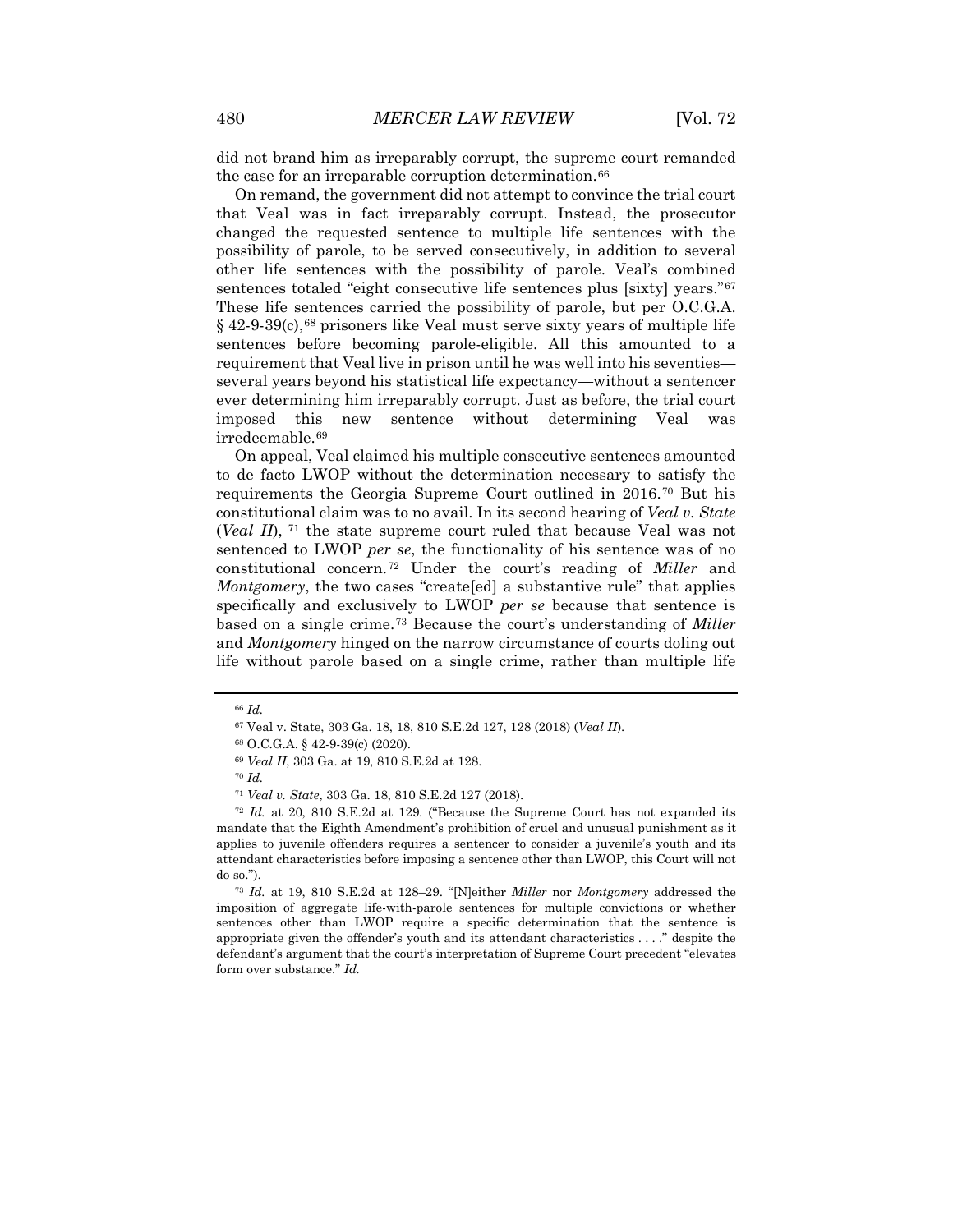sentences based on multiple crimes, the latter option fell outside explicit Supreme Court precedent and thus the defendant was not entitled to that precedent's protections.[74](#page-11-0)

In the eyes of the Georgia Supreme Court, then, the fact that a child would be forced to live in prison his entire life was not at the core of the United States Supreme Court's reasoning in *Miller*.[75](#page-11-1) All that mattered was the technical sentence in relation to one crime, not the real-life fallout of sentencing children to suffer identical consequences for multiple simultaneous crimes[76—](#page-11-2)despite the United States Supreme Court's explicit statement that children cannot be sentenced to die in prison "as though they [are] not children."[77](#page-11-3)

In *Veal II*, the court determined that whether a child is irreparably corrupt "turns not on the sentencing court's consideration of his age and the qualities that accompany youth along with all of the other circumstances of the given case . . . ."[78](#page-11-4) The court reached this surprising conclusion despite the *Miller* Court stating, and the Georgia Supreme Court later understanding, that sentencing entities "must have the discretion to consider 'youth and its attendant characteristics, along with the nature of [the defendant's] crime . . . .'"[79](#page-11-5) In short, in *Miller* the United States Supreme Court required that sentencers consider things such as age, maturity, and the circumstances of the crime in determining whether a child is irreparably corrupt.<sup>[80](#page-11-6)</sup> Then, the Georgia Supreme Court interpreted *Miller* to mean that judges must deem a child irreparably corrupt without "turn[ing] . . . on" the child's age; "the qualities that accompany youth"; and the circumstances of the case.<sup>[81](#page-11-7)</sup> This essentially turned *Miller* inside-out, divorcing its primary holding (a requirement of irreparable corruption) from the factors that establish the existence of irreparable corruption and teeing up the State of Georgia for ongoing litigation regarding the procedures required to sentence children to live and die in prison.

# III. *WHITE V. STATE*: THE GEORGIA SUPREME COURT DECLINES TO

<sup>74</sup> *Id.* at 20, 810 S.E.2d at 129.

<sup>75</sup> *Id.* at 19, 810 S.E.2d at 128–29.

<sup>76</sup> *Id.*

<sup>77</sup> *Miller*, 567 U.S. at 474.

<span id="page-11-4"></span><span id="page-11-3"></span><span id="page-11-2"></span><span id="page-11-1"></span><span id="page-11-0"></span><sup>78</sup> White v. State, 307 Ga. 601, 604, 837 S.E.2d 838, 843 (quoting *Veal I*, 298 Ga. at 702, 298 Ga. at 411) (clarifying the holding in *Veal I*).

<sup>79</sup> *Id.* at 604, 837 S.E.2d at 843 (quoting *Miller*, 567 U.S. at 465).

<span id="page-11-7"></span><span id="page-11-6"></span><span id="page-11-5"></span><sup>80</sup> *Miller*, 567 U.S. at 479–80. The Court requires sentencers "to take into account how children are different, and how those differences counsel against irrevocably sentencing them to a lifetime in prison" so only those who are irreparably corrupt will be sentenced to LWOP. *Id.*

<sup>81</sup> *Veal I*, 298 Ga. at 702, 784 S.E.2d at 411.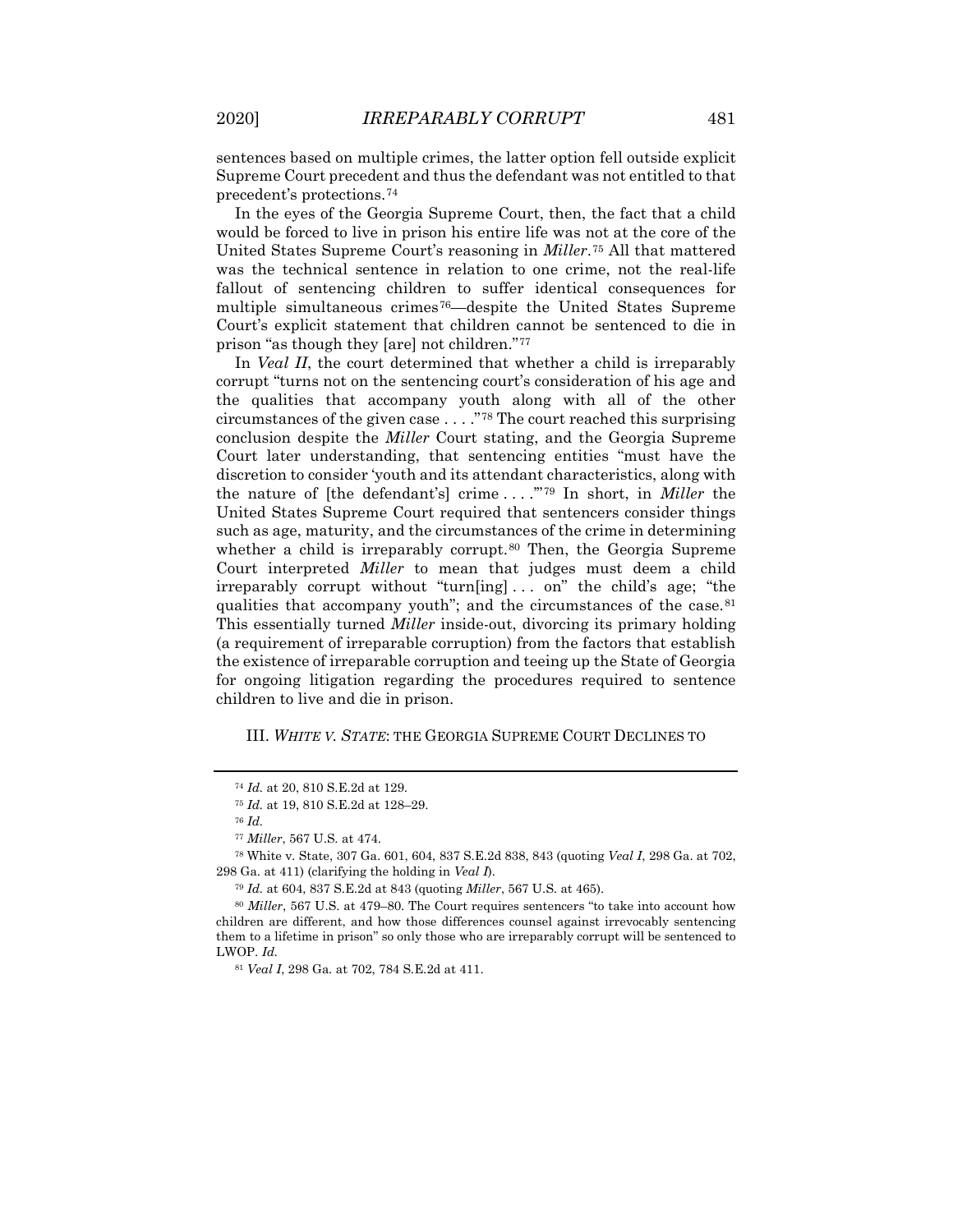#### EXTEND *MILLER* AND *MONTGOMERY* TO THEIR LOGICAL ENDS

#### *A. Factual and Procedural History*

In 2016, the same year the Georgia Supreme Court published its decision in *Veal I*, seventeen-year-old Dakota White and a friend entered a suicide pact. Before dying, however, White and his friend wanted to know what it felt like to kill someone else. To accomplish this part of their plan, the two boys set out to kill White's other friend, Samuel, partially "because he would be an 'easy' victim."[82](#page-12-0) White and his friend killed Samuel, but they fell short of the "suicide" part of their plan. In short order, White was arrested and charged with Samuel's murder.<sup>[83](#page-12-1)</sup>

White was charged, tried, and convicted of malice murder. A judge sentenced him to serve his life in prison without the possibility of parole with an additional ten years for the lesser crimes with which he was charged.[84](#page-12-2) In determining White was "irreparably corrupt," the sentencing judge noted the circumstances of the crime: the planning White and his co-conspirator put into the crime, the details of the homicide itself, and White's "reckless and impulsive behavior" despite an apparently normal home environment.[85](#page-12-3)

White's sentencing judge discredited an expert's conclusion that White was not "irretrievably depraved" because the judge believed the opinion did not rely on credible evidence and was "based on predictions that 'simply cannot be made.'"[86](#page-12-4) The judge then sentenced White to life without the possibility of parole based on the premise that White was permanently depraved, a conclusion the judge reached by a preponderance of the evidence.[87](#page-12-5)

<sup>82</sup> *White*, 307 Ga*.* at 601, 837 S.E.2d at 841 (quoting the record on appeal).

<sup>83</sup> *Id.* at 601–02, 837 S.E.2d at 841.

<span id="page-12-2"></span><span id="page-12-1"></span><span id="page-12-0"></span><sup>84</sup> *Id.* at 602, 837 S.E.2d at 841. White was also convicted of concealing the death of another and tampering with evidence. *Id.*

<sup>85</sup> *Id.* at 605, 837 S.E.2d at 843.

<span id="page-12-4"></span><span id="page-12-3"></span><sup>86</sup> *Id.* Herein lies one of the many issues regarding juvenile LWOP sentencing. One problem with the irreparable corruption standard will always remain true: declaring a child irrevocably corrupt or, in the alternative, *not* irrevocably corrupt requires adults to speculate wildly about a child's certain future. It is true that the conclusion that a child can eventually be rehabilitated broaches on fortunetelling, but so does the conclusion that a child cannot be rehabilitated—that is, that a child is irrevocably corrupt and beyond help, even decades in the future. So, while an expert's determining White to be redeemable was speculative, the judge found the opposite to be permanently true and sentenced White to life without the possibility of parole. *Id.* The sentencing judge (and the reviewing court, for that matter) failed to at least acknowledge the absurdity of dismissing the expert's recommendation on the basis that the defendant could not prove he would not commit crimes in the future while accepting the State's premise that the defendant certainly would commit those future crimes.

<span id="page-12-5"></span><sup>87</sup> *Id.* at 604, 837 S.E.2d at 843.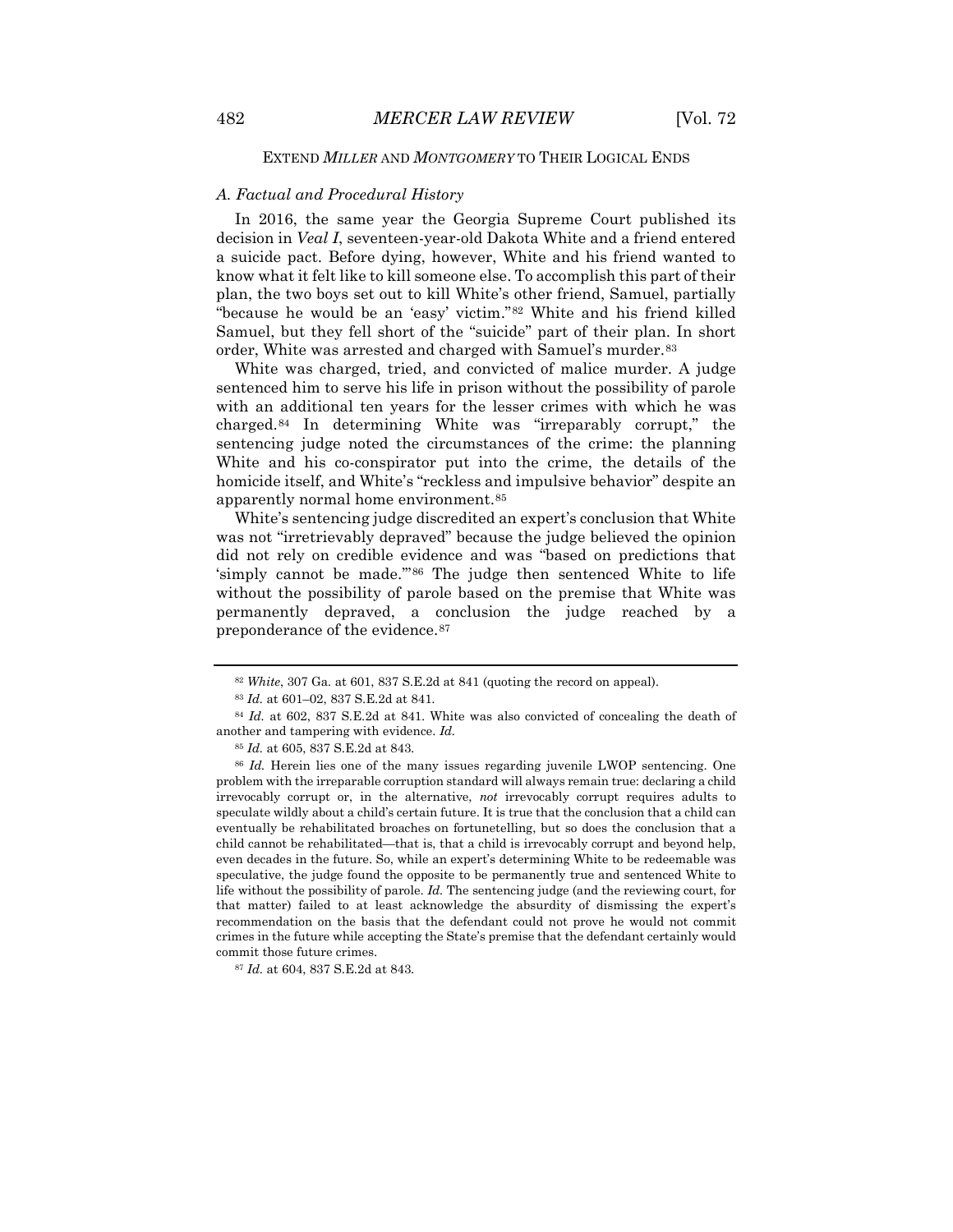## *B. The Supreme Court Holds Sentencers Need Only Decide a Child is More Likely Than not Irreparably Corrupt*

On appeal, White's counsel argued that the State should have to prove defendants irreparably corrupt beyond a reasonable doubt, not by a preponderance of the evidence, for the judge to make the determination and sentence White to life without parole.<sup>[88](#page-13-0)</sup> In January 2020, the Georgia Supreme Court reviewed the trial court's findings for clear error and holdings de novo.<sup>[89](#page-13-1)</sup> In *White v. State*, the court upheld the determination that White was irreparably corrupt under a preponderance standard and did not require that conclusion to be proven beyond a reasonable doubt.<sup>[90](#page-13-2)</sup> Instead of requiring proof beyond a reasonable doubt to sentence a juvenile to life in prison, the court noted that the preponderance standard in the sentencing process "generally satisfies due process."[91](#page-13-3) While that is true, one must then ask whether sentencing a child to die in prison, which the Georgia Supreme Court acknowledges should be "*exceptionally rare*"[92](#page-13-4) and only happen to "the worst-of-the-worst,"[93](#page-13-5) falls in the "general[]" category of situations where the preponderance standard is appropriate.[94](#page-13-6)

The Georgia Supreme Court continued in this vein, highlighting the fact that the irreparable corruption requirement is an outlier in juvenile LWOP sentencing, not the trend-setter.<sup>[95](#page-13-7)</sup> As a result, the court held there

<sup>90</sup> *Id.* at 606, 837 S.E.2d at 844.

<span id="page-13-3"></span><span id="page-13-2"></span><span id="page-13-1"></span><sup>91</sup> *Id.* at 605–06, 837 S.E.2d at 844 (quoting United States v. Watts, 519 U.S. 148, 156 (1997)).

<span id="page-13-5"></span><span id="page-13-4"></span><sup>92</sup> *Id.* at 604, 837 S.E.2d at 843 (quoting *Veal I*, 298 Ga. at 702, 784 S.E.2d at 411) (emphasis in *Veal I*).

<sup>93</sup> *Veal I*, 298 Ga. at 703, 784 S.E.2d at 412.

<sup>94</sup> *White*, 307 Ga. at 606, 837 S.E.2d at 844 (quoting *Watts*, 519 U.S. at 156).

<span id="page-13-7"></span><span id="page-13-6"></span><sup>95</sup> *See id.* at 605–06, 837 S.E.2d at 844 (Arguing that, though the irreparable corruption test presents a particular issue for sentencers to determine, the irreparable corruption determination may comply with the preponderance standard because the Supreme Court has not explicitly made juvenile LWOP an exception to general rules outside the corruption determination).

<span id="page-13-0"></span><sup>88</sup> *Id.* White's counsel also argued that White's arrest was unconstitutional under the Fourth Amendment and that, based on that constitutional infirmity, statements White made while in police custody were improperly admitted at trial. *Id.* at 603, 837 S.E.2d at 842. Even though the supreme court "ha[d][] doubts" regarding the constitutionality of the arrest itself, it ruled that White's statements were admissible because the police did have probable cause for the arrest (despite lacking a warrant). *Id.* This holding is unsurprising since the exclusionary rule generally does not apply in situations where the arresting officers had probable cause and pertinent information against the defendant provided by other residents in his household. *Id.* However, it is yet another example of a general procedural rule designed primarily for adult defendants that does not account for juveniles being less capable of asserting their rights and remaining silent while in police custody after an illegal arrest.

<sup>89</sup> *Id.* at 602, 837 S.E.2d at 842.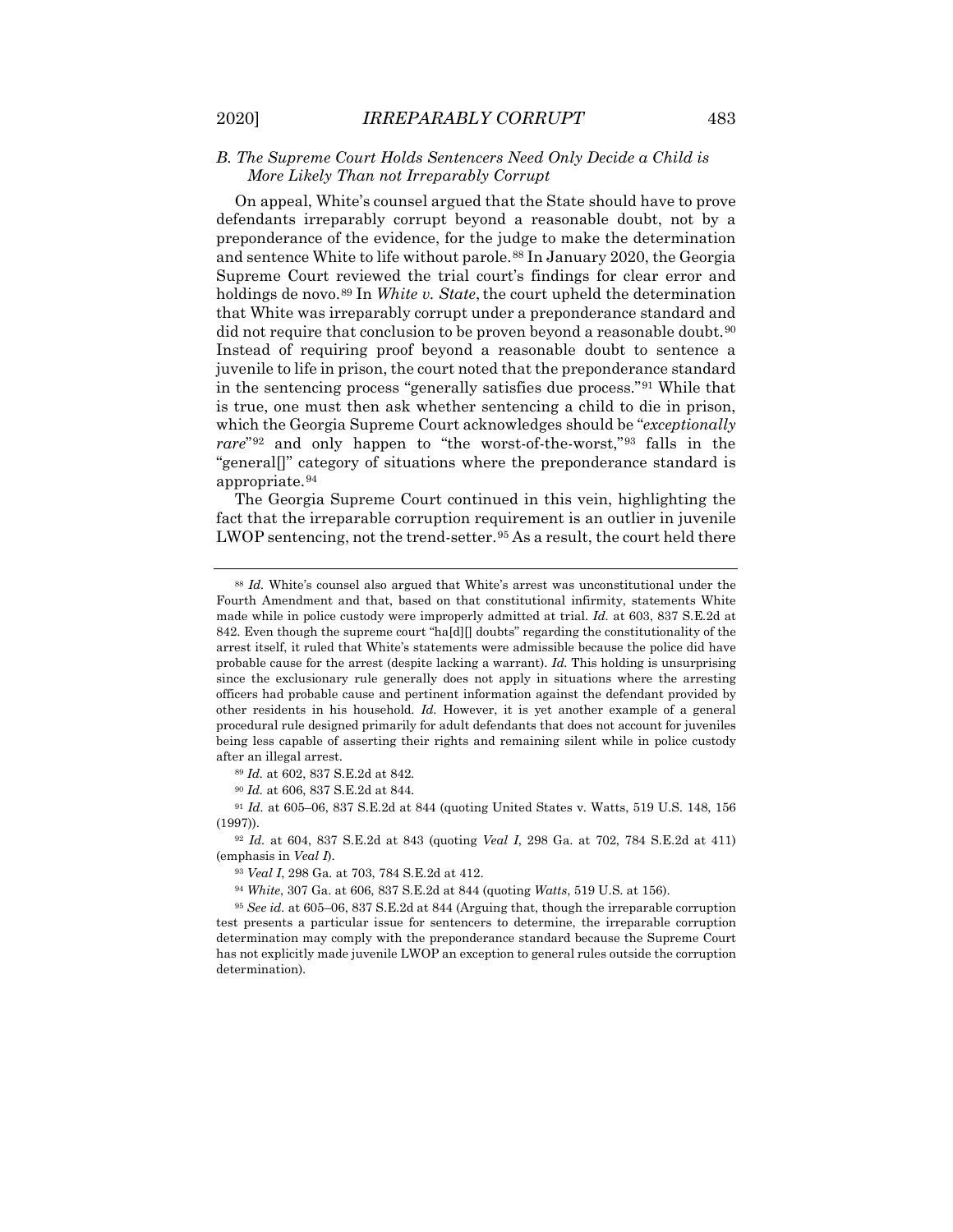was no reason to treat juvenile LWOP any more delicately than any other sentencing scheme.<sup>[96](#page-14-0)</sup> Thus, though sentencers must at least "have the opportunity *to consider* mitigating circumstance before imposing the harshest possible penalty for juveniles,"[97](#page-14-1) there was no cause for the court to read the unique requirements and repercussions of and for juvenile LWOP in a way that "deviat[es] from the ordinary rule that proof by a preponderance of the evidence is sufficient."[98](#page-14-2)

The court noted that the Due Process Clause<sup>[99](#page-14-3)</sup> does not "prohibit" a given state criminal practice unless the practice "offends some principle of justice . . . ranked as fundamental."[100](#page-14-4) Though true, this construction is the narrowest possible interpretation of the issue and combines the exceptional sentence of juvenile life without parole, and what is supposed to be the exceptional circumstances of a crime that make LWOP possible, with run-of-the-mill sentencing schemes for adults. Put another way, though life without parole for minors should be "*exceptionally rare*" and applied only to the worst juvenile offenders, those unique offenders are not entitled to any procedural protections beyond what the Supreme Court has made explicit to ensure the rarity of the sentence.[101](#page-14-5) Rather, the Georgia Supreme Court decided that, with the exception of the irreparable corruption determination, juveniles being sentenced to the harshest punishment possible are subject to procedures designed for adults.

So, what makes a child irreparably corrupt and eligible to live in prison for the rest of his life? Simply put, whatever convinces the sentencing entity the child is more likely than not irredeemable.[102](#page-14-6) And what must the State prove under what was designed to be a strict requirement? "[S]imply . . . that the evidence show[s] that something is more likely true than not."[103](#page-14-7)

<sup>96</sup> *Id.* at 606, 837 S.E.2d at 844.

<sup>97</sup> *Id.* (quoting *Miller*, 567 U.S. at 489) (emphasis in *White*).

<sup>98</sup> *Id.*

<sup>99</sup> U.S. CONST. amend. XIV, § 1.

<span id="page-14-4"></span><span id="page-14-3"></span><span id="page-14-2"></span><span id="page-14-1"></span><span id="page-14-0"></span><sup>100</sup> *White*, 307 Ga. at 605, 837 S.E.2d at 843 (quoting Medina v. California, 505 U.S. 437, 445 (1992)).

<sup>101</sup> *Id.* at 604, 837 S.E.2d at 843 (quoting *Veal I*, 298 Ga. at 702).

<span id="page-14-6"></span><span id="page-14-5"></span><sup>102</sup> *Id.* at 606–07, 837 S.E.2d at 844–45. The supreme court asserted that the trial court laid out detailed evidence to "support<sup>[]</sup> the trial court's determination that White [was] irreparably corrupt" but did not feel the need to discuss that evidence itself, despite White's claim that it was insufficient to meet the preponderance of the evidence standard. *Id.* at 607, 837 S.E.2d at 845. The trial court considered White's testimony at his co-conspirator's trial, but it stated its decision regarding White's character would be the same even without that testimony. *Id.* at 608, 837 S.E.2d at 845.

<span id="page-14-7"></span><sup>103</sup> *Id.* at 607, 837 S.E.2d at 845.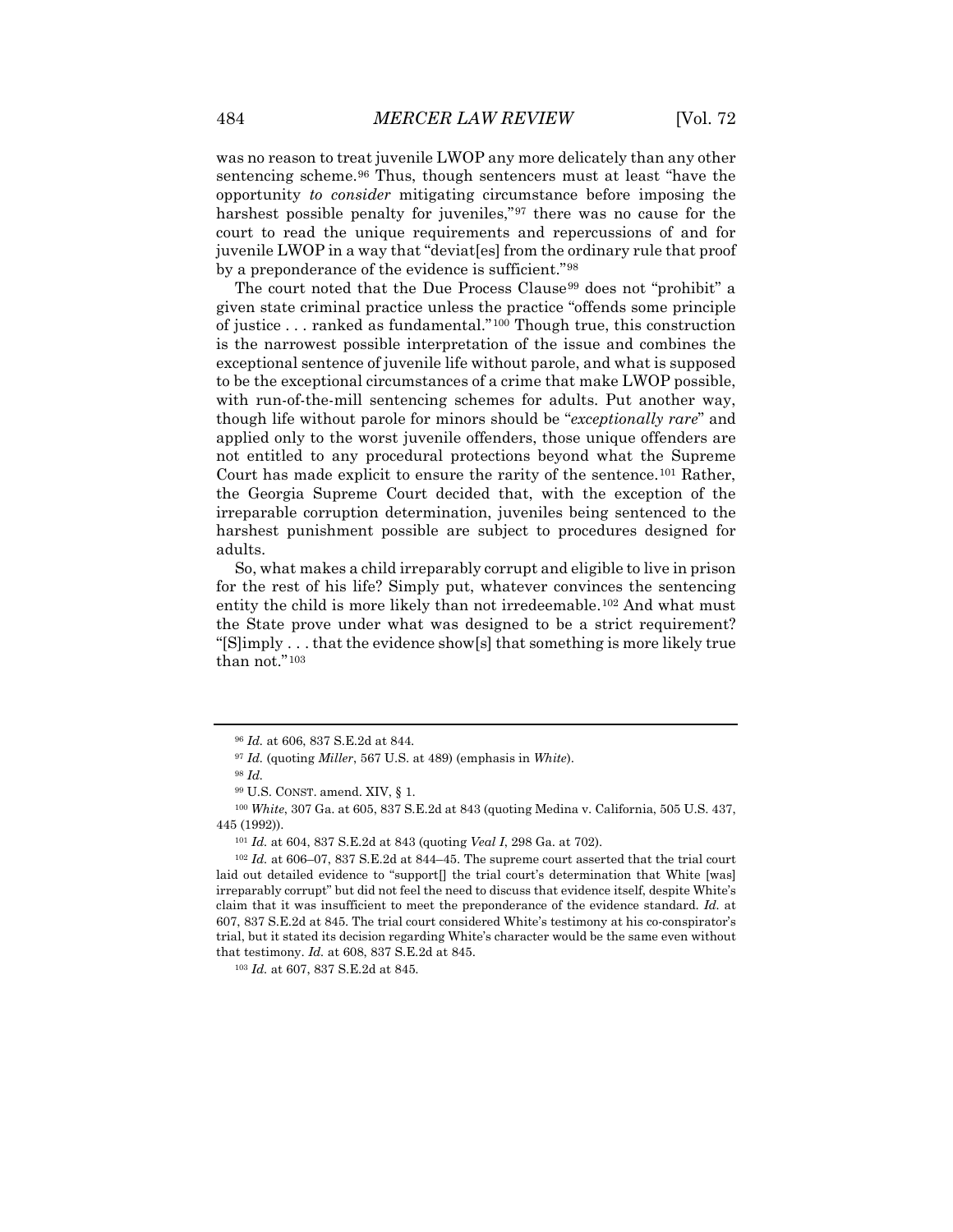# IV. NO JURY REQUIRED: JUDGES, NOT ONLY JURIES, MAY SENTENCE CHILDREN TO LWOP

In 2011, Dantazias Raines and his friend intended to commit an armed robbery. Their plan went awry, and Raines fatally shot their robbery victim.[104](#page-15-0) In 2013, a jury convicted Raines of malice murder, and he was sentenced to serve life without the possibility of parole. After a round of direct appeals, Raines's case was remanded with the instruction that he be resentenced in compliance with *Montgomery* and *Veal I*. On remand, the trial judge prepared to determine whether Raines was irreparably corrupt and sentence him to serve life without parole. Raines objected and requested to be sentenced by a jury. The judge denied his motion but certified his request for an interlocutory appeal for the supreme court to decide the issue.[105](#page-15-1) In 2020, the supreme court held in *Raines v. State*  that judges, not necessarily juries, may sentence juvenile defendants like Raines to life without parole.[106](#page-15-2)

Ultimately, the court held that defendants convicted of murders they committed while minors are not entitled to a jury sentencing them to LWOP because the "irreparably corrupt" determination is not an additional finding of fact that increases an authorized sentence.[107](#page-15-3) This holding is particularly interesting given the court's discussion that, when a state requires a finding of an "aggravating circumstance" to sentence a defendant to death, a jury must find that factor.<sup>[108](#page-15-4)</sup> That is, when the law requires a factual finding for adults to receive the ultimate, life-ending sentence of death, a jury, not a sentencing judge, must make a factual finding that an aggravating factor existed in the commission of the murder.[109](#page-15-5) The Georgia Supreme Court decided that because an irreparable corruption determination is required by the Constitution, not by Georgia statute, juveniles sentenced to this maximum available punishment are not entitled to the same procedure as adults who receive the maximum punishment available—despite the court's reliance on law regulating the death penalty, the United States Supreme Court's direct comparisons between the death penalty for adults and life without parole for juveniles, and the historic relationship between juvenile death penalty and juvenile LWOP.[110](#page-15-6)

<span id="page-15-3"></span><span id="page-15-2"></span><span id="page-15-1"></span><span id="page-15-0"></span><sup>104</sup> Raines v. State, 304 Ga. 582, 582–53, 820 S.E.2d 679, 682–83 (2018). The court also handled various evidentiary concerns and ruled in favor of the State on almost all of them, none of which rendered Raines ineligible for LWOP. *Id.* at 582, 820 S.E.2d at 682.

<sup>105</sup> Raines v. State, 309 Ga. 258, 258–59, 845 S.E.2d 613, 615 (2020).

<sup>106</sup> *Id.* at 273, 845 S.E.2d at 624.

<sup>107</sup> *Id.* at 264, 845 S.E.2d at 618–19.

<span id="page-15-4"></span><sup>108</sup> *Id.* at 6, 845 S.E.2d at 617 (citing Ring v. Arizona, 536 U.S. 584, 609 (2002)).

<span id="page-15-5"></span><sup>109</sup> *Id.* (citing *Ring*, 536 U.S. at 609).

<span id="page-15-6"></span><sup>110</sup> *Id.* at 265–66, 845 S.E.2d at 619–20.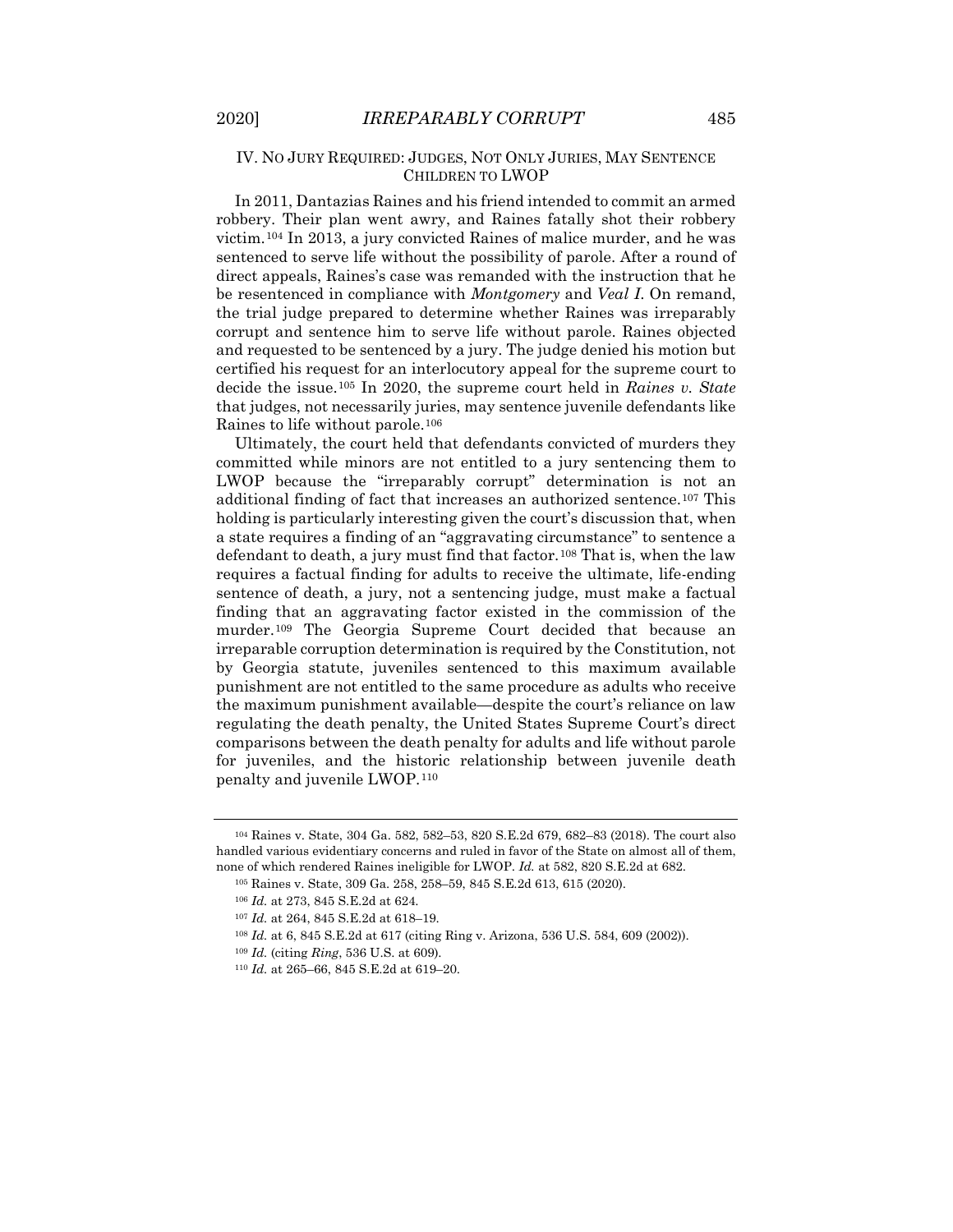The court reached two major conclusions through its analysis: (1) unlike the death penalty for adults, life without parole is not an enhanced sentence for juveniles because life with the possibility of parole is not always the statutory maximum sentence available for minors; and (2) the *Veal II* irreparable corruption test is not a "fact" to be determined by a jury. It is just a conclusion to be reached.[111](#page-16-0)

*A. Procedural Safeguards for Enhanced Sentences and Statutory Maximums do Not Protect Juveniles Sentenced to Life Without Parole*

For its conclusion that irreparable corruption is not a finding of fact reserved for a jury, the supreme court relied on the general principle that "no additional facts are required to be found by the jury for the imposition of life without parole."[112](#page-16-1) But the case the court relied on for that conclusion, *Lewis v. State*,<sup>[113](#page-16-2)</sup> dealt only with adults sentenced to life without the possibility of parole.<sup>[114](#page-16-3)</sup> For an adult, there is no factfinding necessary for an LWOP sentencing, but there is also no requirement that a sentencer determine the defendant be irreparably corrupt. That is, under a statute that also allows judges to sentence adult defendants to death, adult defendants are not entitled to additional findings of fact to be sentenced to LWOP. It is difficult to see how that relates to the juvenile-specific irreparable corruption determination. That requirement is mentioned nowhere in *Lewis* or in the sentencing statute. In this conclusion, perhaps more clearly than anywhere else, the supreme court analyzed the specific requirements for sentencing children through a lens created for adult defendants, again ignoring the benefits to which juveniles are entitled when being sentenced to LWOP.

Moreover, the court determined that because irreparable corruption is a finding required by the Constitution, not a statute, jurisprudence regulating maximum sentencing simply does not apply to juvenile LWOP.<sup>[115](#page-16-4)</sup> The court noted that Supreme Court Sixth Amendment<sup>[116](#page-16-5)</sup> cases were based on state statutes that "authorized a maximum sentence and also specifically required a judge to make an additional factfinding apart from the jury's verdict—to authorize imposition of that maximum sentence."[117](#page-16-6) But Georgia's murder sentencing statute, O.C.G.A.

<sup>111</sup> *Id.* at 267–68, 845 S.E.2d at 621.

<span id="page-16-2"></span><span id="page-16-1"></span><span id="page-16-0"></span><sup>112</sup> *Id.* at 11, 845 S.E.2d at 619 (quoting Lewis v. State, 301 Ga. 759, 767, 804 S.E.2d 82, 89 (2017)).

<sup>113</sup> Lewis v. State, 301 Ga. 759, 804 S.E.2d 82 (2017).

<span id="page-16-6"></span><span id="page-16-5"></span><span id="page-16-4"></span><span id="page-16-3"></span><sup>114</sup> *See id.* at 766–67, 804 S.E.2d at 89 (discussing LWOP for the adult defendant with no reference to the special treatment to which minors are entitled).

<sup>115</sup> *Raines*, 309 Ga. at 265, 845 S.E.2d at 619.

<sup>116</sup> U.S. CONST. amend. VI.

<sup>117</sup> *Raines*, 309 Ga. at 265, 845 S.E.2d at 619.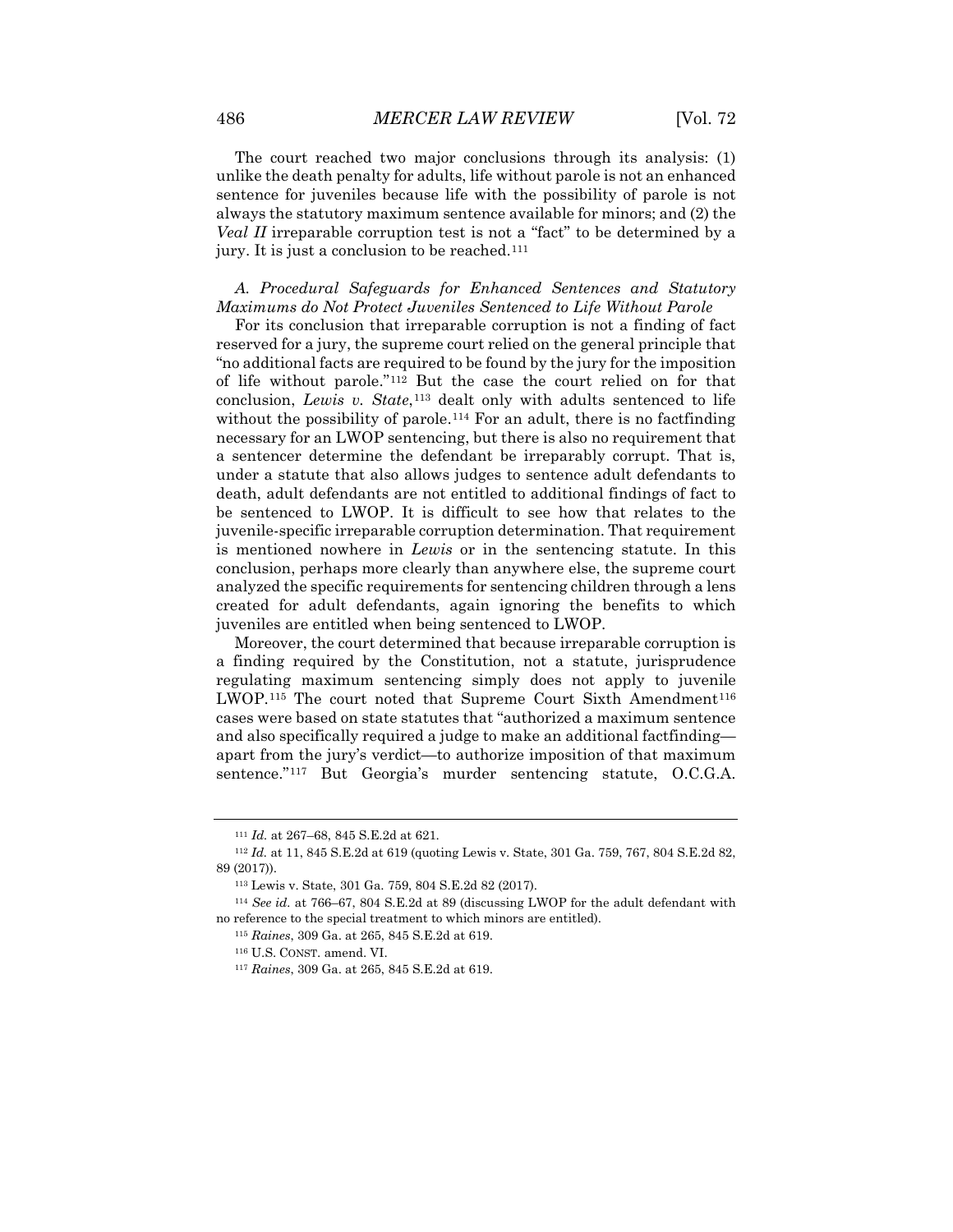§ 16-5-1,<sup>[118](#page-17-0)</sup> does not require a finding of irreparable corruption or permanent incorrigibility. In fact, the statute, which refers to and authorizes the death penalty, does not mention juveniles at all.[119](#page-17-1) It is the Constitution that bars the State of Georgia from executing minors and requires "that a specific determination of irreparable corruption be made before imposing" LWOP on a juvenile.<sup>[120](#page-17-2)</sup> The Eighth Amendment, not the Sixth Amendment, requires juveniles be determined irreparably corrupt before they may be sentenced to life without parole. Thus, the state supreme court held that Eighth Amendment cases defining how juveniles may be sentenced to LWOP have no bearing on who the Sixth Amendment authorizes to do the sentencing.<sup>[121](#page-17-3)</sup>

Along the same lines, the court determined that juvenile life without parole is not an "enhanced" sentence simply because *Miller* and *Montgomery* did not say that it was.<sup>[122](#page-17-4)</sup> In supporting the conclusion that juvenile LWOP is not an enhanced sentence for Eighth Amendment purposes, the court primarily relied on *Cabana v. Bullock*,<sup>[123](#page-17-5)</sup> which determined that the Constitution does not require a jury to decide as a matter of fact that "the defendant himself killed, intended to kill, or attempted to kill" the victim to be eligible for the death penalty and that a judge is competent to make that determination if permitted by state statute.[124](#page-17-6) Though *Cabana* is still the law, it has been overruled in part (on other grounds), and the court in *Raines* relied primarily on other state courts' interpretations of the case rather than Supreme Court or circuits of appeals' commentary.[125](#page-17-7) For those reasons, the court held that juvenile

<sup>118</sup> O.C.G.A. § 16-5-1 (2020).

<span id="page-17-1"></span><span id="page-17-0"></span><sup>119</sup> *See* O.C.G.A. § 16-5-1(e)(1) ("A person convicted of the offense of murder shall be punished by death, by imprisonment for life without parole, or imprisonment for life.").

<sup>120</sup> *Raines*, 309 Ga. at 265, 845 S.E.2d at 619.

<span id="page-17-3"></span><span id="page-17-2"></span><sup>121</sup> *Id.* at 13, 845 S.E.2d at 620 ("[T]he Supreme Court's Eighth Amendment precedents . . . do not speak to what punishment a state statute authorizes for a given offense or whether the 'facts reflected in the jury verdict alone' would authorize a given punishment under the state statute . . . .") (quoting *Ring*, 536 U.S. at 602).

<span id="page-17-4"></span><sup>122</sup> *Id.* at 266, 845 S.E.2d at 620 Raines argued that juvenile LWOP was an enhanced sentence "because the Supreme Court's Eighth Amendment precedent has so greatly restricted the availability of that sentence for juveniles . . . . But neither *Miller* nor *Montgomery*'s Eighth Amendment analysis of juvenile LWOP characterized [it] as a sentence that increases or aggravates the penalty a juvenile faces . . . ." *Id.*

<sup>123</sup> 474 U.S. 376 (1986).

<sup>124</sup> *Raines*, 309 Ga. at 267, 845 S.E.2d at 620 (citing *Cabana*, 474 U.S. at 385–86).

<span id="page-17-7"></span><span id="page-17-6"></span><span id="page-17-5"></span><sup>125</sup> *See id.* at 267, 845 S.E.2d at 620–21 (citing People v. Blackwell, 3 Cal. App. 5th 166, 194 (2016) for the assertion that the Supreme Court has yet to "explicitly" overrule *Cabana*'s Eighth Amendment holding and People v. Skinner, 917 N.W.2d 292, 309 n.17 (Mich. 2018) for a holding similar to the *Raines* conclusion.).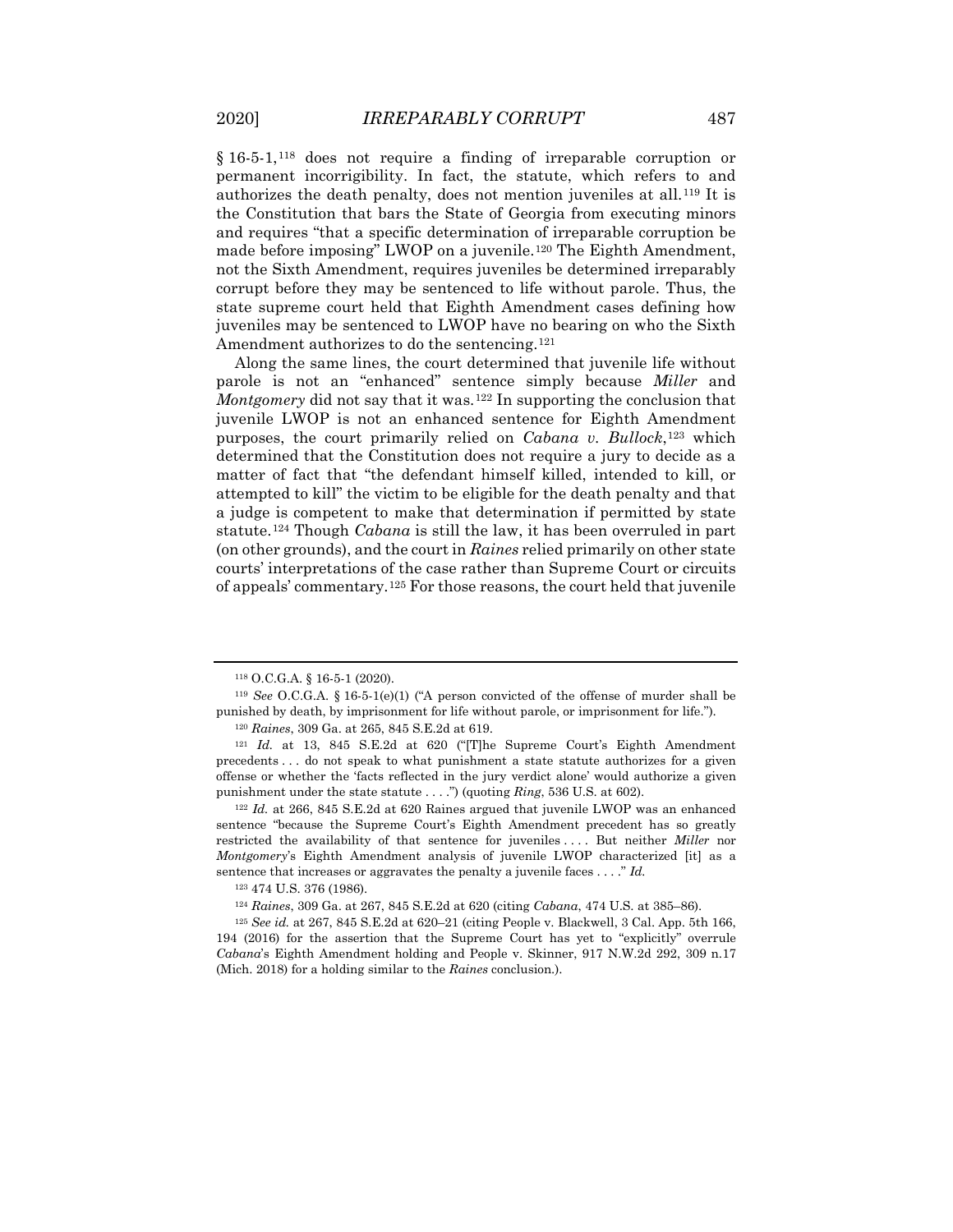LWOP is not an enhanced sentence and that minor defendants are not entitled to be sentenced by a jury on that count.<sup>[126](#page-18-0)</sup>

# *B. Judges May Impose the Extraordinary Sentence of Juvenile LWOP via Ordinary Procedures*

Finally, Raines argued that the irreparable corruption determination was a "'fact' that 'expose[d] the defendant to a greater punishment than that authorized by the jury's guilty verdict'" and thus must be found by a jury pursuant to *Veal II*.[127](#page-18-1) However, the Georgia Supreme Court noted that, in *Miller*, the U.S. Supreme Court used the inclusive phrase "judge or jury" rather than exclusively referring to a jury.[128](#page-18-2) Furthermore, in *White*, the state supreme court noted that the irreparable corruption determination was never defined as a factual finding reserved for juries[.129](#page-18-3) Rather, the irreparable corruption conclusion is a "specific determination" outside the realm of factfinding *per se*.[130](#page-18-4)

The court analyzed the issue further in terms of *Apprendi v. New Jersey*, [131](#page-18-5) a United States Supreme Court case that determined judges cannot sentence criminal defendants in excess of the maximum penalty the defendant would have received if he were punished according to the facts presented to his jury. [132](#page-18-6) Though "a jury must find the aggravating circumstance that makes the defendant death eligible," a defendant is not entitled to be sentenced by the jury.[133](#page-18-7) Rather, once the jury has found facts that permit a defendant to be sentenced to death, a judge can use those facts to "weigh" culpability and determine whether execution is appropriate.[134](#page-18-8) Using this standard, the Georgia Supreme Court decided in *Raines* that irreparable corruption is not designated to a jury because *Apprendi*'s guidelines only apply to "*legislative* attempt[s] to remove from the ... jury the determination of facts that warrant

<sup>126</sup> *Id.* at 267–28, 845 S.E.2d at 621.

<span id="page-18-2"></span><span id="page-18-1"></span><span id="page-18-0"></span><sup>127</sup> *Id.* at 268, 845 S.E.2d at 621 (quoting *Apprendi v. New Jersey*, 530 U.S. 466, 494 (2000)).

<sup>128</sup> *Id.* at 269, 845 S.E.2d at 622 (quoting *Miller*, 567 U.S. at 489).

<sup>129</sup> *Id.* at 268, 845 S.E.2d at 621.

<sup>130</sup> *Id.*

<sup>131</sup> 530 U.S. 466 (2000).

<span id="page-18-7"></span><span id="page-18-6"></span><span id="page-18-5"></span><span id="page-18-4"></span><span id="page-18-3"></span><sup>132</sup> *Id.* at 483–84 ("[P]ractice must at least adhere to the basic principles undergirding the requirements of trying to a jury all facts necessary to constitute a statutory offense, and proving those facts beyond a reasonable doubt."). That is, a sentencing judge may not review facts in addition to those presented to the jury in order to make an additional determination regarding culpability and then sentence the defendant based on that additional finding. *Id.*

<sup>133</sup> McKinney v. Arizona, 140 S. Ct. 702, 707 (2020).

<span id="page-18-8"></span><sup>134</sup> *Id.*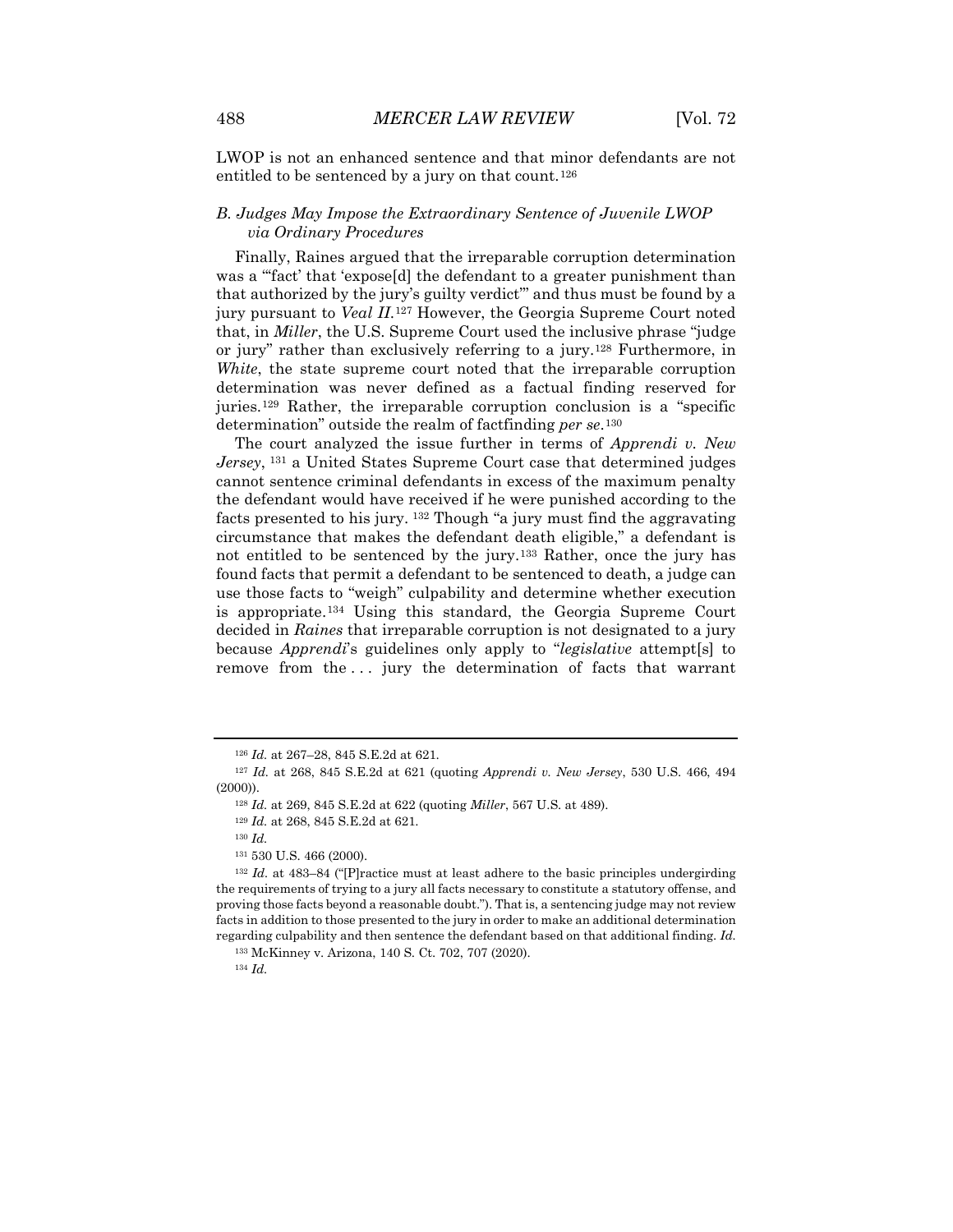punishment for a specific statutory offense."[135](#page-19-0) Informed by subsequent Supreme Court rulings, the court decided to apply *Apprendi* only to "statutorily prescribed factfindings," not constitutionally required findings such as irreparable corruption.<sup>[136](#page-19-1)</sup> For this reason, the court held the corruption determination is appropriately made by judges even if it were a finding of fact for purposes of the Sixth Amendment.<sup>[137](#page-19-2)</sup>

The Georgia Supreme Court's decisions regarding juvenile LWOP unnecessarily narrow United States Supreme Court and Georgia Supreme Court precedent and abandon the policies behind the limits on juvenile life without parole. In addition to multiplying the inconsistencies in juvenile LWOP sentencing, the supreme court's jurisprudence leaves the door open for time-consuming, expensive litigation regarding the boundaries of the irreparable corruption standard.

#### V. THE UNCERTAIN FUTURE OF JUVENILE LIFE WITHOUT PAROLE

### *A. The Irreparably Corrupt Standard is Unsustainable*

First, the current standard for sentencing juveniles to LWOP makes little sense. Determining a minor is irreparably corrupt quite literally requires a sentencer to predict the child's future—that the child cannot and will not ever improve himself. Judges and juries clearly should not engage in attempts at fortune-telling; such predictions are absurd at face value. As the sentencing court noted when sentencing Dakota White to life with the possibility of parole, attempts at predicting the moral development of a child are "based on predictions that 'simply cannot be made.'"[138](#page-19-3) Not only does the irreparable corruption standard require the judge or jury to predict the future, but it requires them to accurately predict the moral development of someone who by definition lacks a fully developed brain.[139](#page-19-4) That lack of development is precisely why children are entitled to the sentencer's additional decision regarding irreparable corruption.

The irreparable corruption standard requires sentencers to foretell the emotional and psychological development of a child—a determination far beyond the specialties of judges and juries. A finding of irreparable corruption is akin to a diagnosis of antisocial personality disorder, which is a mental health diagnosis considered long-term and characterized by

<span id="page-19-1"></span><span id="page-19-0"></span><sup>135</sup> *Raines*, 309 Ga. at 262, 845 S.E.2d at 623 (quoting Oregon v. Ice, 555 U.S. 160, 170 (2009)) (emphasis in *Raines*).

<sup>136</sup> *Id.* at 271, 845 S.E.2d at 623.

<sup>137</sup> *Id.* at 271–72, 845 S.E.2d at 623–24.

<sup>138</sup> *White*, 307 Ga. at 605, 837 S.E.2d at 843.

<span id="page-19-4"></span><span id="page-19-3"></span><span id="page-19-2"></span><sup>139</sup> Rachel Tompa, *This is your brain on adolescence*, BERKELEY NEWS (Oct. 16, 2008), https://www.berkeley.edu/news/media/releases/2008/10/16\_neurolaw.shtml.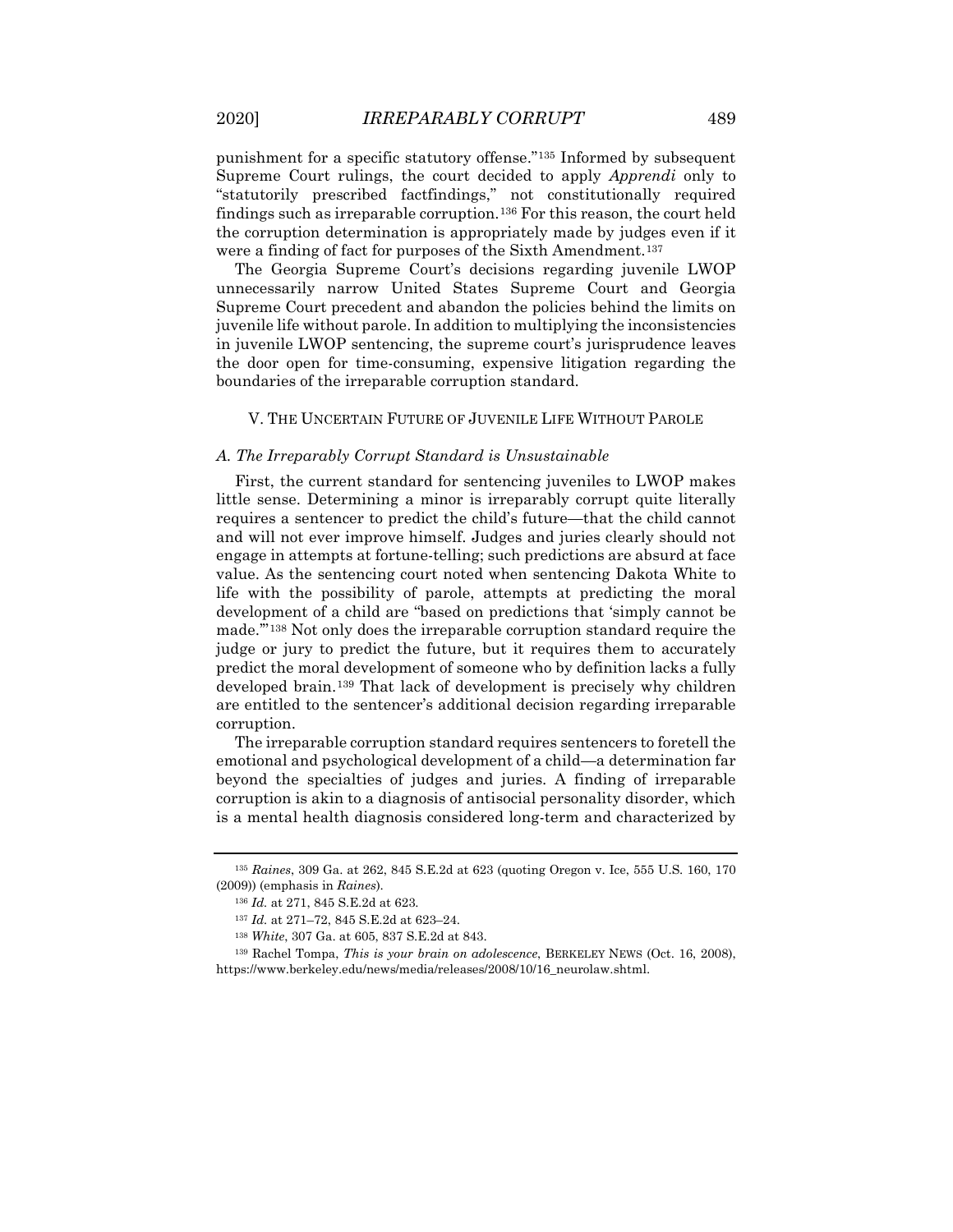violent, deceitful, irresponsible behavior.[140](#page-20-0) But even psychiatrists do not diagnose children with such a stigmatized, permanent condition.[141](#page-20-1) This is not because psychiatrists cannot name and define symptoms of the personality disorder in children but because the diagnosis requires an evaluation of long-term behavior, and those patterns of behavior cannot reliably be tracked over the course of fewer than eighteen years. [142](#page-20-2) Even a trained mental health professional cannot say how a seventeen-year-old will interact with the world when he is twenty-seven, much less seventy-seven. If psychiatrists cannot predict the development from a child, including an older teenager, how can a judge?

Second, the irreparable corruption standard almost certainly cannot be applied uniformly among different juvenile defendants. There are no guidelines for what judges must assess to determine permanent corruption; both supreme courts have just listed suggestions.[143](#page-20-3) It stands to reason that what represents irreparable corruption to one judge (or jury) indicates the "transient immaturity" of youth to another.[144](#page-20-4) Trial courts are highly competent and entrusted with wide discretion in many instances, but the imposition of a vague standard that requires judges to act as a juvenile's psychiatrist should not be one of those instances.

Finally, though most judges would surely make the painstaking fact-finding necessary to evaluate a juvenile's history, as the sentencing judge in *White* did, it is likely not every judge will be so circumspect.[145](#page-20-5) Though judges must have the *discretion* to consider the juvenile's history

<span id="page-20-0"></span><sup>140</sup> AMERICAN PSYCHIATRIC ASSOCIATION, DIAGNOSTIC AND STATISTICAL MANUAL OF MENTAL DISORDERS, 659 (5th ed. 2013). Antisocial personality disorder is an appropriate diagnosis for individuals over the age of eighteen who have, since at least the age of fifteen, engaged in lawbreaking, deceitful, impulsive, aggressive behavior. *Id.* A hallmark of the diagnosis is a lack of remorse for having hurt others. *Id.*

<sup>&</sup>lt;sup>141</sup> *Id.* ("For this diagnosis to be given, the individual must be at least [eighteen] years."). <sup>142</sup> *Id.* at 647–48.

<span id="page-20-3"></span><span id="page-20-2"></span><span id="page-20-1"></span><sup>143</sup> "*Miller* requires a sentencer to consider a juvenile offender's youth and attendant characteristics," but there is no definition of what qualify as "attendant characteristics." *Montgomery*, 136 S. Ct. at 734. The Court in *Montgomery* cited *Miller*'s discussion of children's physical and psychological vulnerabilities and immaturity as reasons why LWOP is inappropriate without additional determinations, but the Court did not require sentencers to actually examine a child's homelife or specify anything that could indicate "irretrievable depravity." *Id.* at 733 (citing *Miller*, 567 U.S. at 471). Similarly, the Georgia Supreme Court in *Veal I* acknowledged that the trial court's general consideration of the defendant's "age and perhaps some of its associated characteristics, along with the overall brutality of the crimes for which he was convicted" did not qualify as the "distinct determination" of irreparable corruption *Miller* requires. *Veal I*, 298 Ga. at 703, 784 S.E.2d at 412. The court did not indicate that the trial court need to any more than examine those exact same features to potentially reach the conclusion that, based on that evidence alone, Veal was irreparably corrupt. *Id.*

<span id="page-20-5"></span><span id="page-20-4"></span><sup>144</sup> *Miller*, 567 U.S. at 479 (quoting *Roper*, 543 U.S. at 573).

<sup>145</sup> *White*, 307 Ga. at 605, 837 S.E.2d at 843.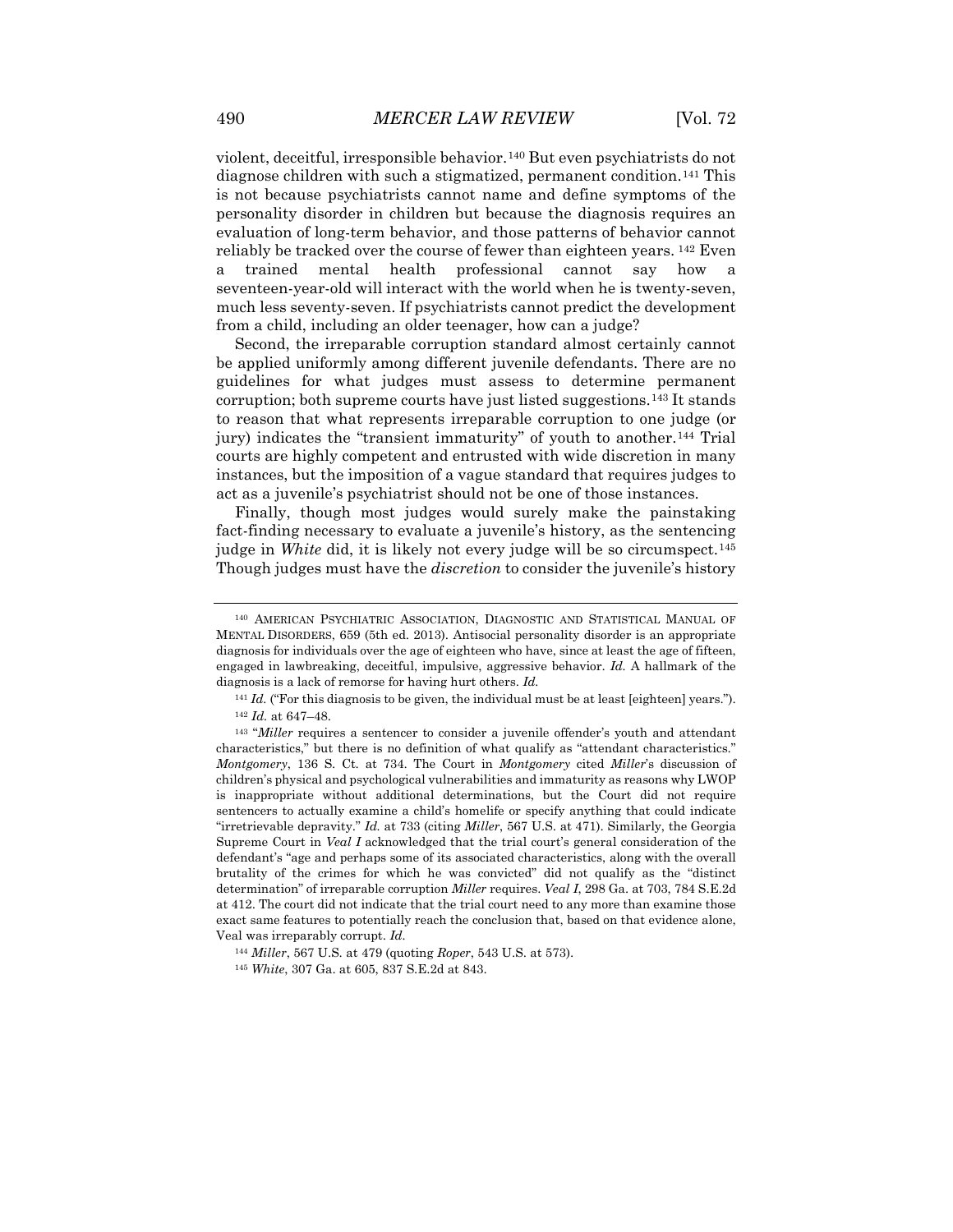and "any other relevant circumstances," neither the United States Supreme Court nor the Georgia Supreme Court have given straightforward guidance for what those considerations really look like. *White*'s sentencing judge clearly met the standard, but what is the minimum a judge could do to satisfy the consideration requirement? If a judge makes a comparatively cursory analysis of a child's age and the circumstances of the crime and sentences the defendant to life without parole based on that analysis, surely an appeal will follow. Then, the Georgia Supreme Court will be tasked with interpreting its and the United States Supreme Court's juvenile LWOP jurisprudence yet again. Bound by its interpretations of *Miller* and *Montgomery*, the court will have to nitpick the facts of the case to decide on a secondary test to determine whether the irreparable corruption standard has been satisfied. Courts are not overly fond of sussing out facts like these, and compounding the complications of the irreparable corruption standard would not be ideal for either the State or any defendant.

This particular issue is not merely hypothetical. Both the United States and Georgia supreme courts have recently been tasked with determining what, exactly, qualifies as proof of irreparable corruption and what specific procedural protections defendants are entitled to via *Montgomery*'s retroactive application of *Miller*. In *Love v. State*,[146](#page-21-0) the Georgia Supreme Court reached the unsurprising conclusion that a history of violent behavior coupled with a lack of remorse qualifies as sufficient proof of irreparable corruption for a child to be sentenced to LWOP.[147](#page-21-1) The United States Supreme Court is currently deciding whether an official determination of irreparable corruption is required or whether a sentencer has the discretion to conclude a minor is, essentially, bad enough to be LWOP-eligible with or without an official irreparable corruption determination.[148](#page-21-2)

#### *B. Alternatives to the Irreparable Corruption Standard*

Since the irreparable corruption standard is untenable, there must be other sentencing options for children who commit homicide. There are

<sup>146</sup> 2020 Ga. LEXIS 660.

<span id="page-21-1"></span><span id="page-21-0"></span><sup>&</sup>lt;sup>147</sup> *Id.* at 14–15. Equally unsurprisingly, the court declined to declare juvenile LWOP out of step with "evolving standards of decency" and thus violative of the Eighth Amendment or any other law. *Id.* at 18–19.

<span id="page-21-2"></span><sup>148</sup> In *Jones v. Mississippi*, the State of Mississippi recently argued that a sentencer may impose LWOP after considering youth and its attendant characteristics whether or not the sentencer makes an explicit finding of irreparable corruption. Brief for Respondent, Jones v. Mississippi, No. 18-1259 (U.S. August 14, 2020), 2020 U.S. S. CT. Brief LEXIS 6555, at \*3–4. Jones, the juvenile imprisoned for life without that technical finding, argued the explicit determination is required. Brief for Petitioner, Jones v. Mississippi, No. 18-1259 (U.S. June 5, 2020), 2020 U.S. S. CT. Briefs LEXIS 4800, at \*2.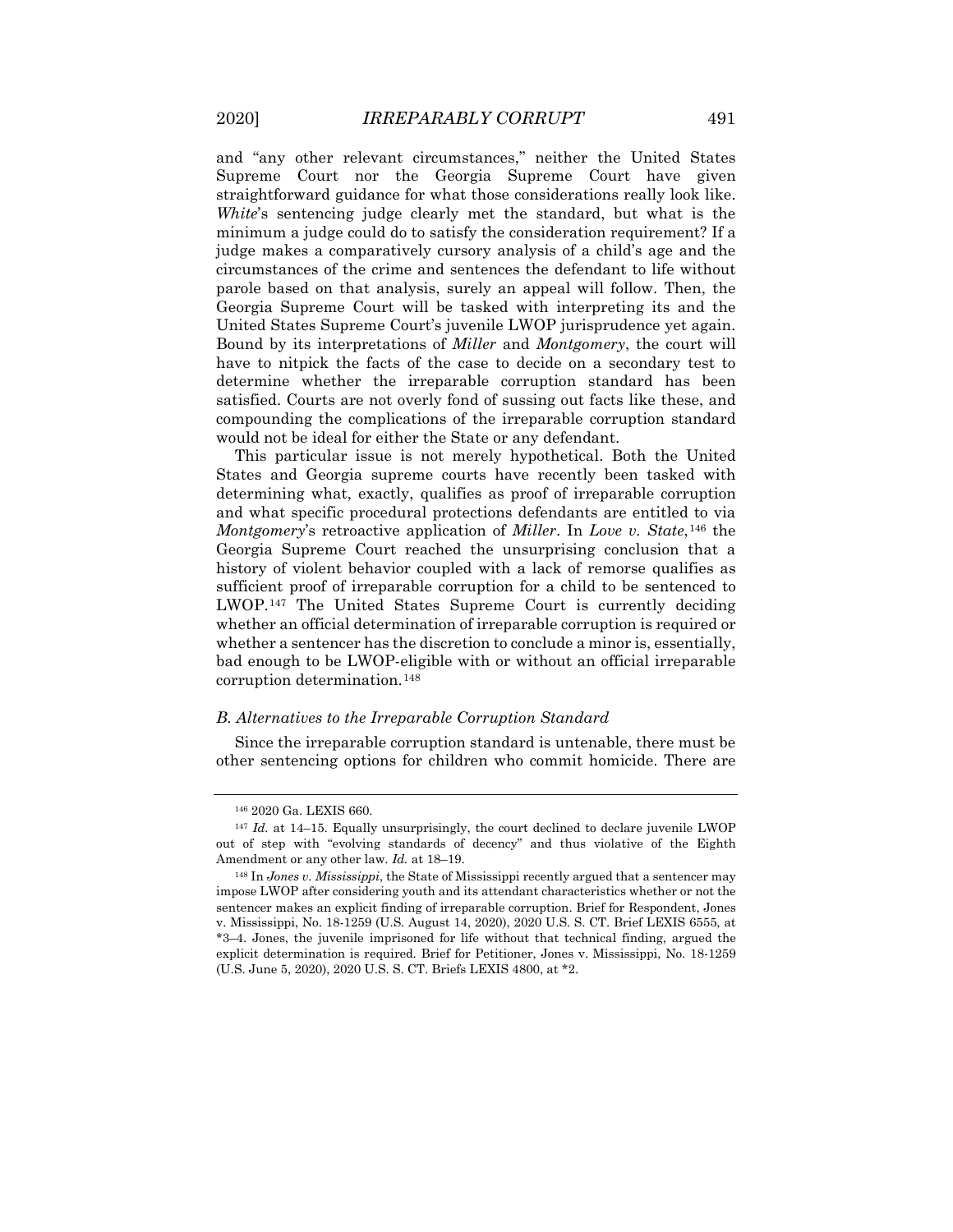two primary solutions: (1) banning life without parole for children or (2) creating a viable standard under which juveniles may be sentenced to LWOP.

# **1. Acknowledging the Writing on the Wall: Ending LWOP for Georgia's Children**

The easiest—and cheapest—solution to these issues would be for the Georgia General Assembly to rewrite the life without parole section of the Georgia Code and take juvenile LWOP off the table. That would save judges, juries, lawyers, defendants, and academics quite a few headaches caused by untangling the current standards. It would relieve the State of the cost of providing room, board, and medical care for people from the age of seventeen to seventy, eighty, or even ninety.[149](#page-22-0) This solution would render obsolete the policy and statutory interpretation schisms the supreme court introduced in *Veal II* and *Raines*. Without the power to imprison children for life, there would be no need to quibble over what rights children have in LWOP sentencing procedures.

# *a. Abolishing juvenile LWOP would empower Georgia lawmakers and conform with the rest of the Georgia Code*

Statutorily banning juvenile life without parole would empower Georgia to reach its own conclusions as to what alternatives to life without parole are most appropriate before the United States Supreme Court eventually, inevitably, removes juvenile LWOP from the states' ability to sentence. Though the Court is currently in a state of political flux, and several justices are certainly not pro-criminal justice reform,<sup>[150](#page-22-1)</sup> it is reasonable to suppose that the Court will eventually outlaw a penalty that the rest of the world has already abolished.[151](#page-22-2)

Indeed, the Supreme Court banning LWOP is precisely what Chief Justice Roberts warned the American people of in his *Miller* dissent.[152](#page-22-3) No matter the outcome of the case currently before the Court, the apparent trajectory of the Court remains the same: harsh sentences for

<span id="page-22-0"></span><sup>149</sup> THE SENTENCING PROJECT, JUVENILE LIFE WITHOUT PAROLE: AN OVERVIEW, 4 (Feb. 2020) https://www.sentencingproject.org/publications/juvenile-life-without-parole/.

<span id="page-22-1"></span><sup>150</sup> Justices Thomas, Alito, and Roberts all dissented from the *Miller* majority's conclusions that children should be protected from the harshest sentences available. *Miller*, 567 U.S. at 493 (Roberts, C.J., dissenting).

<span id="page-22-3"></span><span id="page-22-2"></span><sup>151</sup> JUVENILE LAW CENTER, JUVENILE LIFE WITHOUT PAROLE (JLWOP), 2020, https://jlc.org/issues/juvenile-life-without-parole.

<sup>152</sup> *Miller*, 567 U.S. at 501 (Roberts, C.J., dissenting).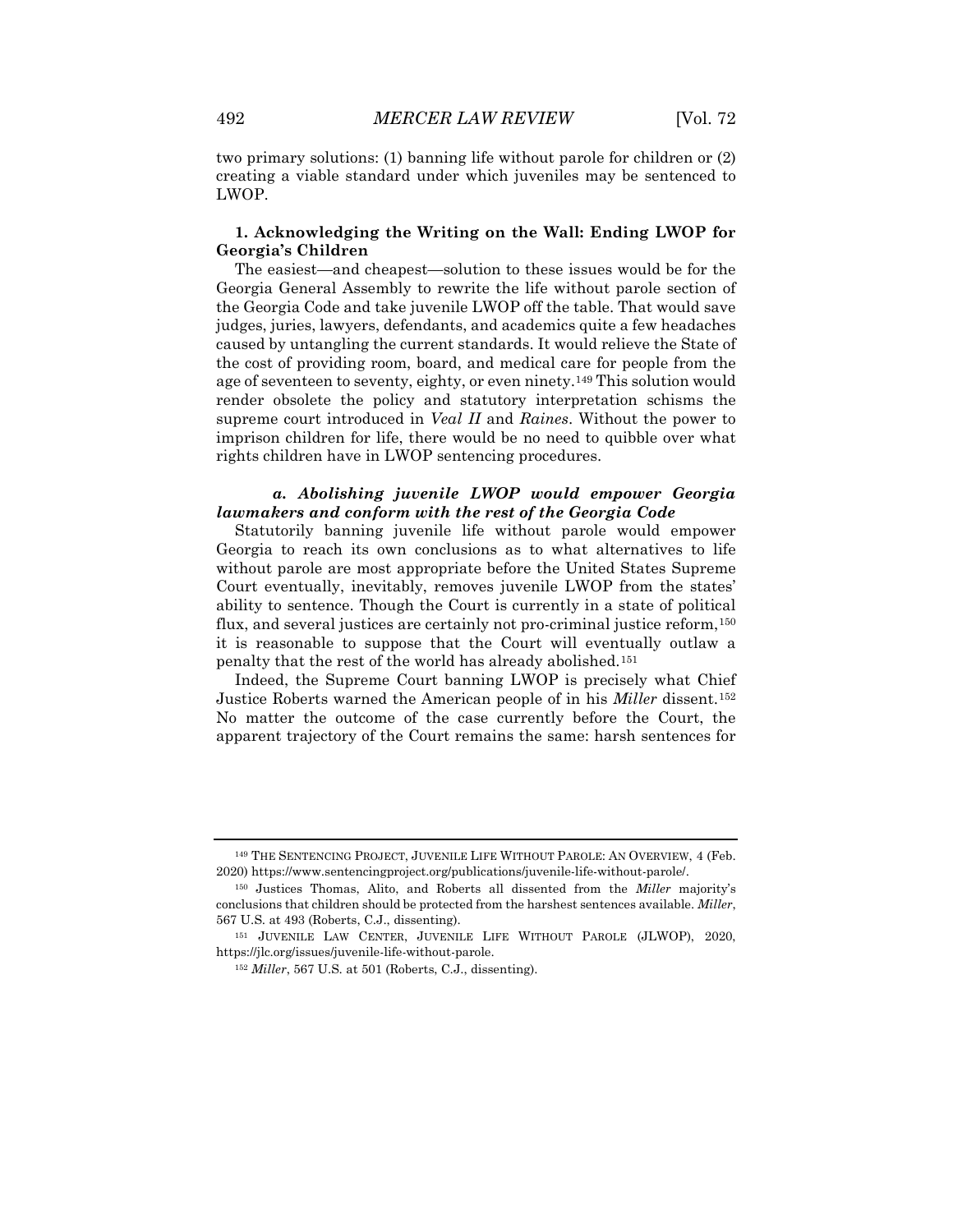juveniles are increasingly unpopular at home<sup>[153](#page-23-0)</sup> and abroad.<sup>[154](#page-23-1)</sup> It is only a matter of time before the Court decides the United States will no longer "stand[] alone in a world that has turned its face" on a punishment directly comparable to the death sentence.<sup>[155](#page-23-2)</sup>

Georgia sentencing for juveniles, especially when the stakes are high, should be consistent with the rest of Constitutional law and the Official Code of Georgia, where children are treated differently than adults throughout. If the General Assembly wants to beat the Supreme Court to the punch and decide on its own what to do with juveniles convicted of homicide, it could easily bring juvenile sentencing in line with the way the Georgia Code already treats juveniles.

Georgia law already acknowledges that juveniles cannot realistically be held responsible for their decisions in the same way adults are. It is illegal to sell firearms to individuals under the age of twenty-one.[156](#page-23-3) The Georgia Code strictly regulates when and with whom teenagers may drive vehicles, and teenagers are completely barred from obtaining some licenses until they are at least seventeen and satisfy multiple other qualifications.[157](#page-23-4) Anyone who wishes to buy a lottery ticket must be over eighteen. [158](#page-23-5) Georgians cannot get married under the age of eighteen without parental consent.<sup>[159](#page-23-6)</sup> It is illegal for even an adult to buy alcohol for a minor.[160](#page-23-7) Children under eighteen cannot so much as buy fireworks for the Fourth of July.[161](#page-23-8) These laws are all designed to protect the public from teenagers or teenagers from themselves. If we know children (even ones who are almost adults) are not responsible enough to buy lottery tickets, cannot be trusted to drive safely, and are too immature to buy fireworks, we cannot honestly believe those very same children have the

- <sup>158</sup> O.C.G.A. § 50-27-26 (2020).
- <span id="page-23-6"></span> $159$  O.C.G.A. § 19-3-2(a)(2), (b) (2020).
- <span id="page-23-7"></span><sup>160</sup> O.C.G.A. § 3-3-23(a)(1) (2020).

<span id="page-23-0"></span><sup>153</sup> This Article chronicles the Supreme Court's progression regarding juvenile justice, from *Roper* through *Montgomery*. Despite shifts in the Court's makeup, it is sensible to suppose that, over time, the Court will continue to lean in the same direction. It is important to remember, however, that the Court is not impervious to public opinion—and public increasingly favors reform, not strict punishment, for juvenile offenders. *See* PEW RESEARCH CENTER, *Public Attitudes on the Juvenile Justice System in Georgia*, 1, 2, 4 (Feb. 3, 2013), https://www.pewtrusts.org/en/research-and-analysis/issuebriefs/2013/03/05/public-attitudes-on-the-juvenile-justice-system-in-georgia (Georgia voters showed significant interest in and support for placing juveniles on parole rather than

<span id="page-23-5"></span><span id="page-23-4"></span><span id="page-23-3"></span><span id="page-23-2"></span><span id="page-23-1"></span>prison for various crimes and shortening incarceration periods).

<sup>154</sup> *See* JUVENILE LAW CENTER, *supra* note 151.

<sup>155</sup> *Roper* 543, U.S. at 557.

<sup>156</sup> O.C.G.A. § 16-11-129(b)(2)(A) (2020).

<sup>157</sup> O.C.G.A. § 40-5-24(a)(1)(A), (B) (2020).

<span id="page-23-8"></span><sup>161</sup> O.C.G.A.§ 25-10-2(b)(1) (2020).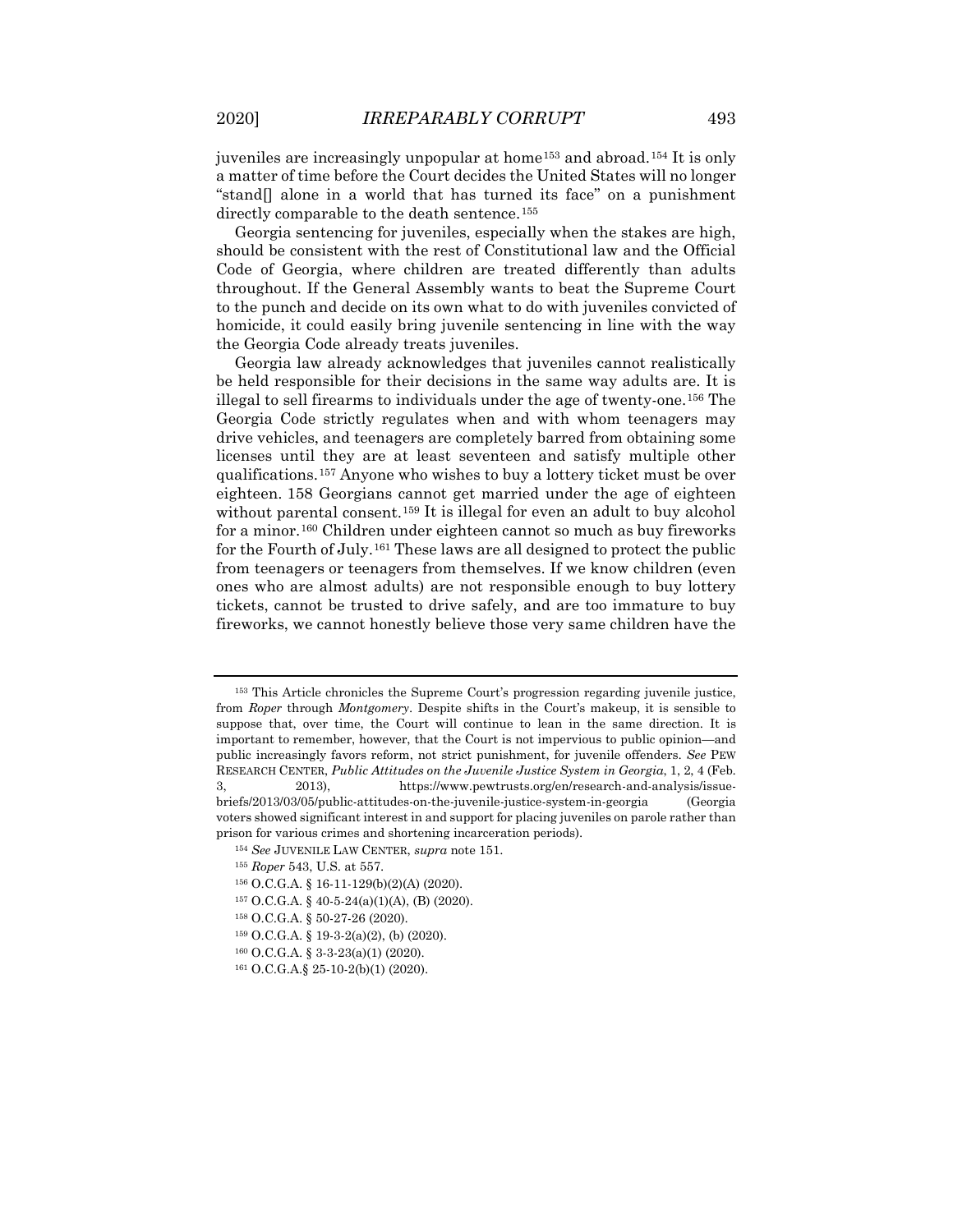capacity to assess decisions, even criminal ones, just as their adult counterparts.

Beyond the irreparable corruption standard itself, the legislature could redefine who is eligible for life without parole. This could at least limit the number of times sentencers must invest time and energy into deciding whether a child is irreparably evil. Right now, anyone who commits homicide is eligible for LWOP under Georgia law, but the legislature could modify the Georgia Code so minors without criminal histories are ineligible for LWOP. This would fit nicely within the rest of the Georgia Code, as the legislature has already provided that some first offenders are entitled to special sentencing structures.[162](#page-24-0) The standard first offender statute already on the books would not apply to minors eligible for LWOP because it does not apply to felonies, [163](#page-24-1) but the legislature could make an exception (or an additional part of the Code) for juveniles whose homicide conviction is their first offense.

# *b. Banning juvenile life without parole reflects public consensus on juvenile sentencing*

Eliminating juvenile life without parole is well within the common thinking on juvenile sentencing. Many polls regarding juvenile justice reform focus on perpetrators of non-violent crimes or misdemeanors, but not all the available data has such a focus. Americans—registered Democrats, Republicans, and Independents—widely believe that the criminal justice system should treat children differently than adults.[164](#page-24-2) Those same voters overwhelmingly believe that juvenile justice should be focused on rehabilitative efforts, not exclusively punishment.[165](#page-24-3) Less than a quarter of Americans believe that the justice system should imprison children to protect the public (as opposed to incarceration serving as rehabilitation), and even fewer believe in a system that punishes children for the sake of punishment alone.[166](#page-24-4) Though criminal justice reforms are often met with tough-on-crime defenses, public feedback remains the same: Americans, like the rest of the world, would rather see systems help children rather than hurt them.<sup>[167](#page-24-5)</sup>

Reflecting these voter preferences, many states have revised their statutes to conform with this progress in public opinion. As of 2020, twenty-three states and the District of Columbia have banned juvenile

<sup>162</sup> O.C.G.A. § 40-8-60(a) (2020).

<sup>163</sup> *Id.*

<span id="page-24-5"></span><span id="page-24-4"></span><span id="page-24-3"></span><span id="page-24-2"></span><span id="page-24-1"></span><span id="page-24-0"></span><sup>164</sup> PEW RESEARCH CENTER, *Public Opinion on Juvenile Justice in America* (Nov. 2014), 2, https://www.pewtrusts.org/-/media/assets/2015/08/pspp\_juvenile\_poll\_web.pdf.

<sup>165</sup> *Id.*

<sup>166</sup> *Id.*

<sup>167</sup> *Id.*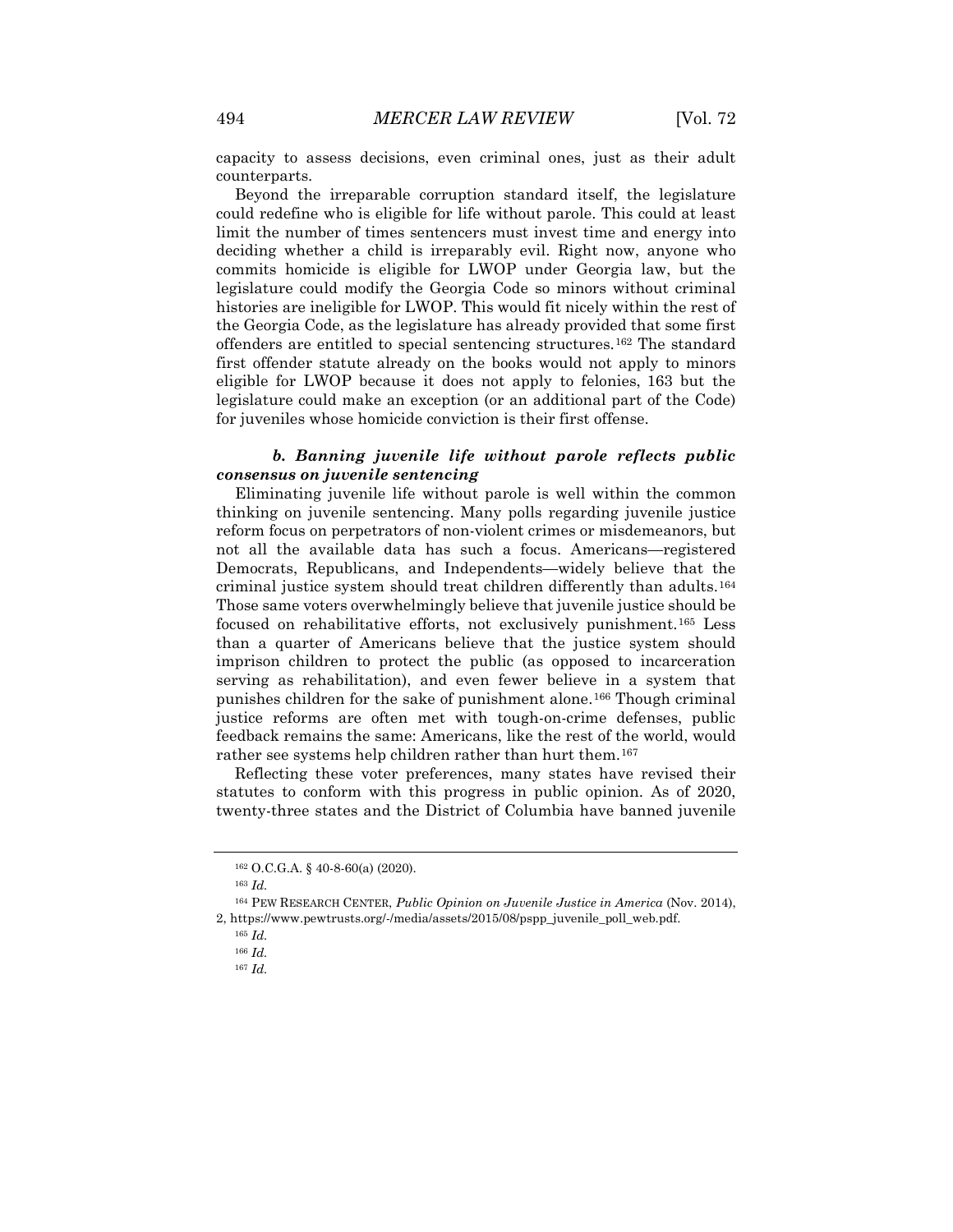LWOP entirely.[168](#page-25-0) Another six states technically permit the judges or juries to sentence minors to life without parole but have no children serving such sentences.<sup>[169](#page-25-1)</sup> That leaves Georgia, with two teenagers serving LWOP sentences and an unknown number of adults finishing life sentences for crimes committed when they were children, with more prisoners in such a position than nearly half of the other states combined.

The many states that have banned juvenile LWOP reflect a broader international standard: every other nation in the world has abolished juvenile life without parole.[170](#page-25-2) Not only has every other country on Earth banned juvenile LWOP, but sentencing juveniles to life in prison actually violates international human rights conventions.[171](#page-25-3) Unsurprisingly, the United States did not ratify the Convention on the Rights of the Child,<sup>[172](#page-25-4)</sup> the declaration that protects other nations' children from LWOP.[173](#page-25-5) Only three other nations failed to ratify the Rights of the Child convention, and of those three the United States stands alone in not even stating an intention to become a signatory.[174](#page-25-6) With America's international reputation dissolving into near non-existence over time, our lonely stance on juvenile life without parole only confirms the international perception of the United States' status as a harsh, backwater wasteland. [175](#page-25-7)

<span id="page-25-4"></span><sup>172</sup> UNITED NATIONS HUMAN RIGHTS: OFFICE OF THE HIGH COMMISSIONER, CONVENTION ON THE RIGHTS OF THE CHILD (Sept. 2, 1990).

<span id="page-25-0"></span><sup>168</sup> The Campaign for the Fair Sentencing of Youth, *States That Ban Life Without Parole for Children*, (Feb. 24, 2020), https://fairsentencingofyouth.org/media-resources/statesthat-ban-life/. These are not all states known for being particularly progressive and include Alaska, Arkansas, Kansas, Kentucky, and Texas. *Id.*

<sup>169</sup> *Id.*

<sup>170</sup> JUVENILE LAW CENTER, *supra* note 151.

<span id="page-25-3"></span><span id="page-25-2"></span><span id="page-25-1"></span><sup>171</sup> *See* UNITED NATIONS HUMAN RIGHTS: OFFICE OF THE HIGH COMMISSIONER, CONVENTION ON THE RIGHTS OF THE CHILD (Sept. 2, 1990), Article 37(a) ("No child shall be subjected to torture or other cruel, inhuman, or degrading treatment or punishment. Neither capital punishment nor life imprisonment without possibility of release shall be imposed for offences committed by persons below eighteen years of age.").

<span id="page-25-5"></span><sup>173</sup> Human Rights Watch, *25th Anniversary of the Convention on the Rights of the Child* (Nov 17, 2014), https://www.hrw.org/news/2014/11/17/25th-anniversary-convention-rightschild#.

<sup>174</sup> *Id.*

<span id="page-25-7"></span><span id="page-25-6"></span><sup>175</sup> PEW RESEARCH CENTER, *U.S. Image Plummets Internationally as Most Say Country Has Handled Coronavirus Badly*, 3, 8 (Sep. 15, 2020), https://www.pewresearch.org/global/2020/09/15/us-image-plummets-internationally-asmost-say-country-has-handled-coronavirus-badly/ (specifically noting the world's view of the United States' response to the Covid-19 pandemic and lack of faith in the U.S.'s handling of racial justice issues).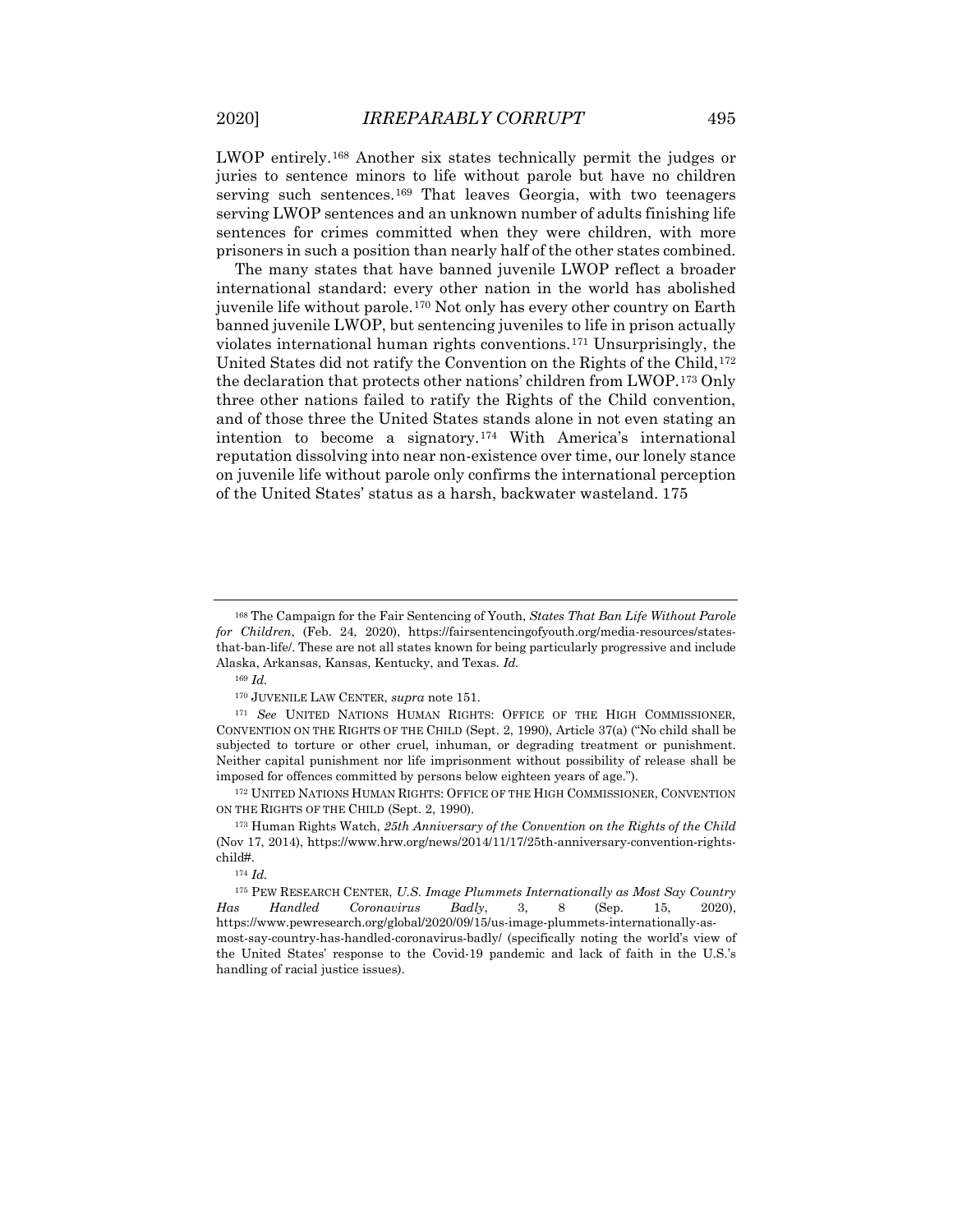# **2. Creating an Alternative, Functional Standard for Sentencing Minors to LWOP**

If Georgia insists on sentencing juveniles to serve life without the possibility of parole, it must do so within the parameters the Supreme Court has already set. The legislature cannot invent a standard lower than the irreparable corruption requirement. It can, however, more accurately define what irreparable corruption means in the State of Georgia and use precedent from both the United States Supreme Court and Georgia Supreme Court as guides.

So, what could the legislature require courts to consider when sentencing minors to serve life without parole? First, the statute permitting juveniles to be sentenced to life without parole could be amended to fit the requirements the Supreme Court has already set. The legislature could require sentencers to review all the circumstances of a crime—both mitigating and prejudicial to the defendant. An examination of the minor's home and educational environments could quickly illuminate whether a child's behavior indicates antisocial leanings or whether it is more directly tied to the child's personal experiences.

Under *Miller*, judges currently "must have the discretion to consider 'youth and its attendant characteristics, along with the nature of his crime.'"[176](#page-26-0) Under *Veal I*, judges must use that discretion to end up with a decision that the minor is or is not irreparably corrupt.[177](#page-26-1) But the *Miller* Court's mandate to consider "youth and its attendant characteristics" is vague, and neither of the supreme courts have defined what "attendant characteristics" of youth are really relevant.[178](#page-26-2) This may be out of deference to lower courts' ability to decide what is and is not relevant, but if the Georgia legislature establishes a uniform application of a standard, it would be useful to begin by defining at least some of the circumstances that must or can be assessed into before sentencing.

The legislature could require courts to examine factors such as: the defendant's and victim's relative ages and relationship; the mental and emotional development of the defendant; whether the defendant was particularly prone to experience peer pressure and if that affected his decision-making regarding the crime; whether he acted alone or in concert with others; whether he had witnessed or participated in violent acts before (criminal or not); and any indication of remorse or lack thereof.

<span id="page-26-0"></span>Focusing on the crime itself, the legislature could require courts to look at the level of planning the murder took. In addition to the time and effort (or lack thereof) the defendant spent planning the crime, sentencers

<sup>176</sup> *Id.*, 307 Ga. at 604, 837 S.E.2d at 843 (quoting *Miller*, 567 U.S. at 465).

<sup>177</sup> 298 Ga. at 702, 784 S.E.2d at 411.

<span id="page-26-2"></span><span id="page-26-1"></span><sup>178</sup> *Miller*, 567 U.S. at 465.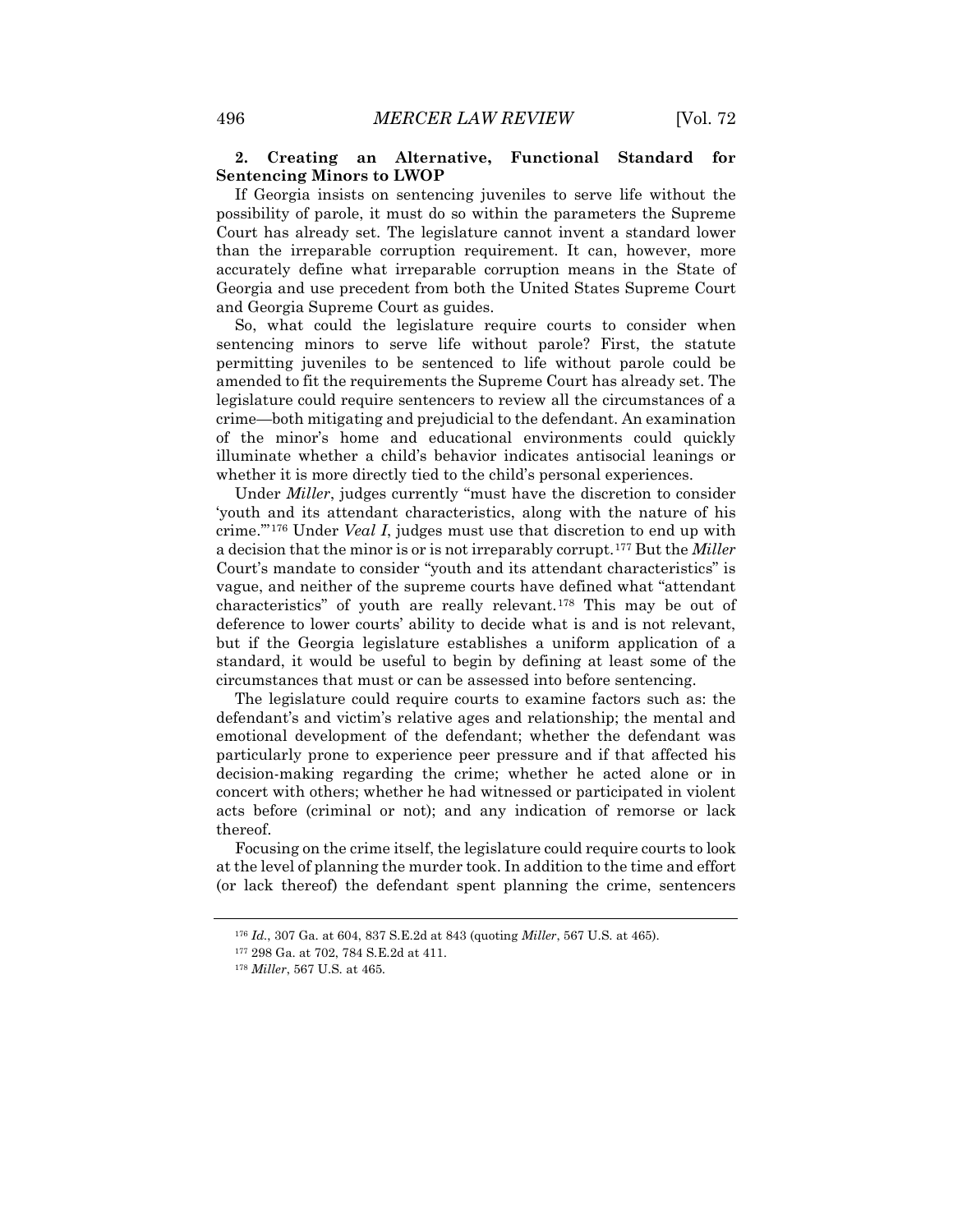should also consider the pain the defendant (1) planned to inflict on the victim and (2) actually did inflict. These factors could be useful for a psychiatric assessment of the defendant, but the sentencing entity should consider them outside of that context as well.

Regarding the child's personality, the legislature could require courts to commission a third-party psychiatric analysis. The analysis could determine whether the child exhibits antisocial behavior that indicates an unwillingness or inability to be reformed. There is no need for an actual diagnosis, but an evaluation with written conclusions could go far in determining whether the child is distressed and angry, otherwise mentally unwell, or actively hostile to attempts at helping him reenter society. Much of this analysis could and should focus on the child's ability to empathize with others or experience remorse rather than speculating about his likelihood to experience those emotions.

The legislature could, of course, include the great legal catch-all: sentencing entities can and should include anything else they deem relevant. After all these determinations and evaluations, the judge could still very well sentence the juvenile to serve life in prison. But at least the defense counsel, the prosecutor, the judge, and most importantly the defendant, would know the steps involved in the process no matter who or where the sentencer is.

None of these issues need be determinative of the issue, and this is still far from a perfect standard. It would not render entirely uniform results for similar crimes committed under similar circumstances, but it would come closer than the existing test. This proposed test simply affords juveniles a tailored sentencing scheme that accommodates their constitutional and human rights.

Assessing the required factors would also give the justice system and sentencers a little more security in the permanence of a sentence. Minors convicted under this suggested standard would (and should) still appeal their convictions on every possible issue, but if a sentencing judge has followed the required procedures, the court would have a better chance of its determination being upheld than if the court were stuck deciding for itself what does and does not count as necessary evidence.

These proposed considerations do not, however, solve the moral problem with sentencing children for life based on the worst thing they have ever done. Really, adults who have spent years, decades, in prison should not be bound by psychiatric or judicial evaluations of their character when they were teenagers. But if the State of Georgia will imprison children for their whole adult lives, the government should be clearer about what to expect in the sentencing process and must ensure that such extreme sentences are actually protecting society, not infinitely punishing a single action simply because the government can.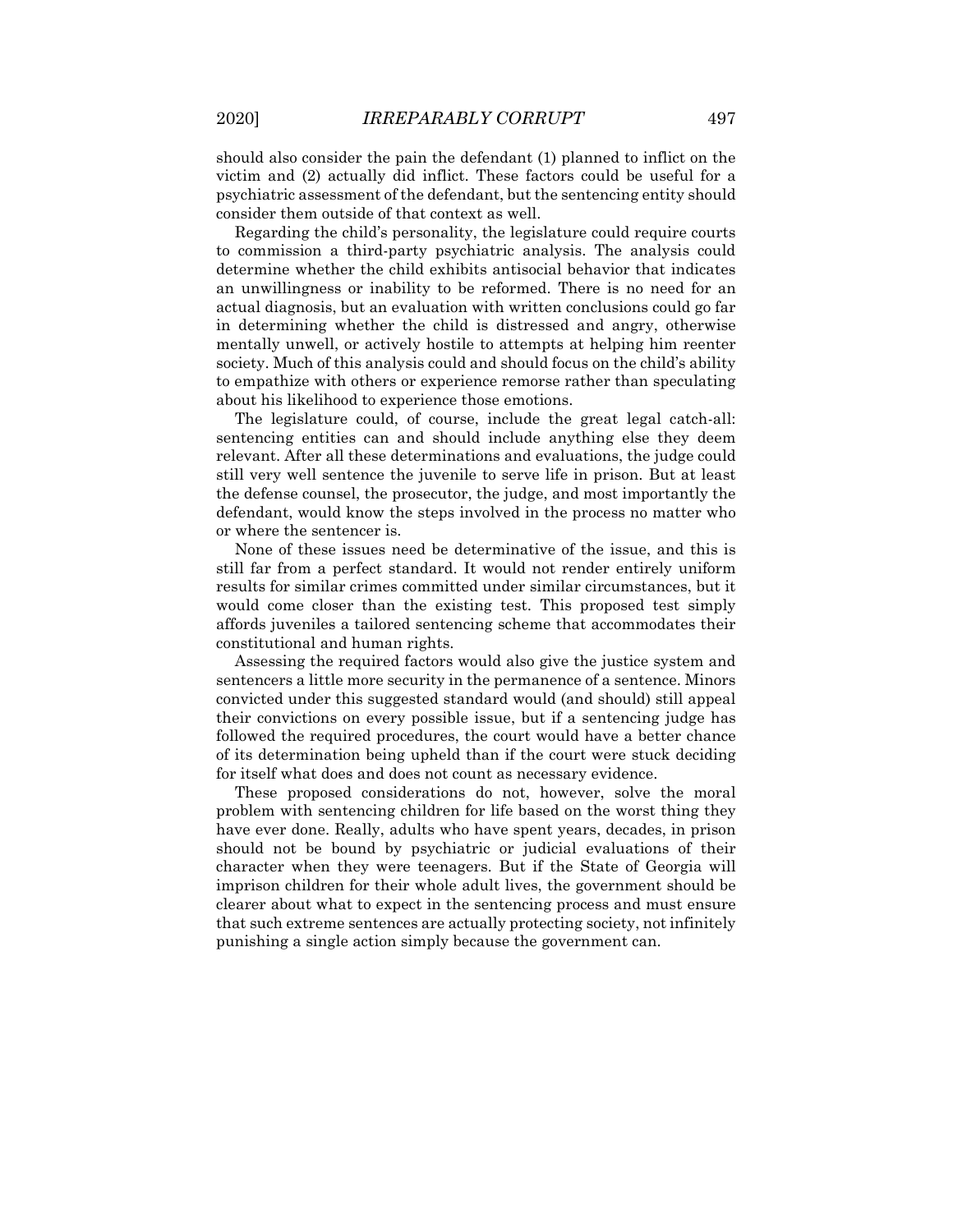Entitling children to more procedural precautions than adults is complicated and time-consuming, but that is often the cost of administering true justice. It makes little sense for the considerations outlined in *Miller* to be limited to the defendant's receiving a LWOP sentence and not applied to the procedural aspects of handing down that sentence (such as judge versus jury, preponderance versus beyond reasonable doubt, or de facto LWOP). If children are entitled to specific consideration in being sentenced to LWOP (and they are), those children should be entitled to tailored procedural guidelines as well. This higher standard for the justice system is more difficult to administer, but it is the adults' job to ensure that a child is not punished beyond his capacity to understand. [179](#page-28-0)

#### VI. CONCLUSION

Juvenile life without parole poses many functional and ethical problems to consider, but no discussion should overlook the absurdity of the issue itself. The United States is the only country in the world that allows children to be sentenced to life without the possibility of parole.[180](#page-28-1) This means that the State of Georgia, with "only" two people who are still children serving sentences without the possibility of parole, still has 100% more children in such a position than all of the other *continents*  combined. At the end of the day, the procedures required for the State to punish children more severely than is permitted in any other place on the globe can never be strict enough. Procedure cannot rationalize allowing judges or juries to diagnose personality defects in people so young psychiatrists cannot make such diagnoses—or punishing seventy-year-old men for the sins they committed when they were seventeen.

For now, juvenile homicide defendants have at least some procedural elements on their side. As a rule, and especially regarding children, what procedures exist should be used in as uniform and sensible ways possible. That makes it harder for all the adults involved in the convicting process, but that is a burden we should gladly bear to protect Georgia's children

<span id="page-28-0"></span><sup>179</sup> In sum, the procedures regarding sentencing children to life in prison should reflect the stringency of the irreparable corruption standard. One may argue that, by decreasing the number of children sentenced to LWOP over time, the irreparable corruption standard has accomplished its purpose and that Georgia's children need no more protection from the State. But that answers the wrong question. When it comes to juveniles' sentencing rights under the constitution, the proper question is not "What must we do to decrease the number of children in our LWOP system?" but "What procedural safeguards is each child convicted of homicide entitled to?" And if each child is entitled to a determination of irreparable corruption, each child is logically entitled to surrounding procedures that serve the policy purposes of the irreparable corruption standard.

<span id="page-28-1"></span><sup>180</sup> JUVENILE LAW CENTER, *supra* note 151.